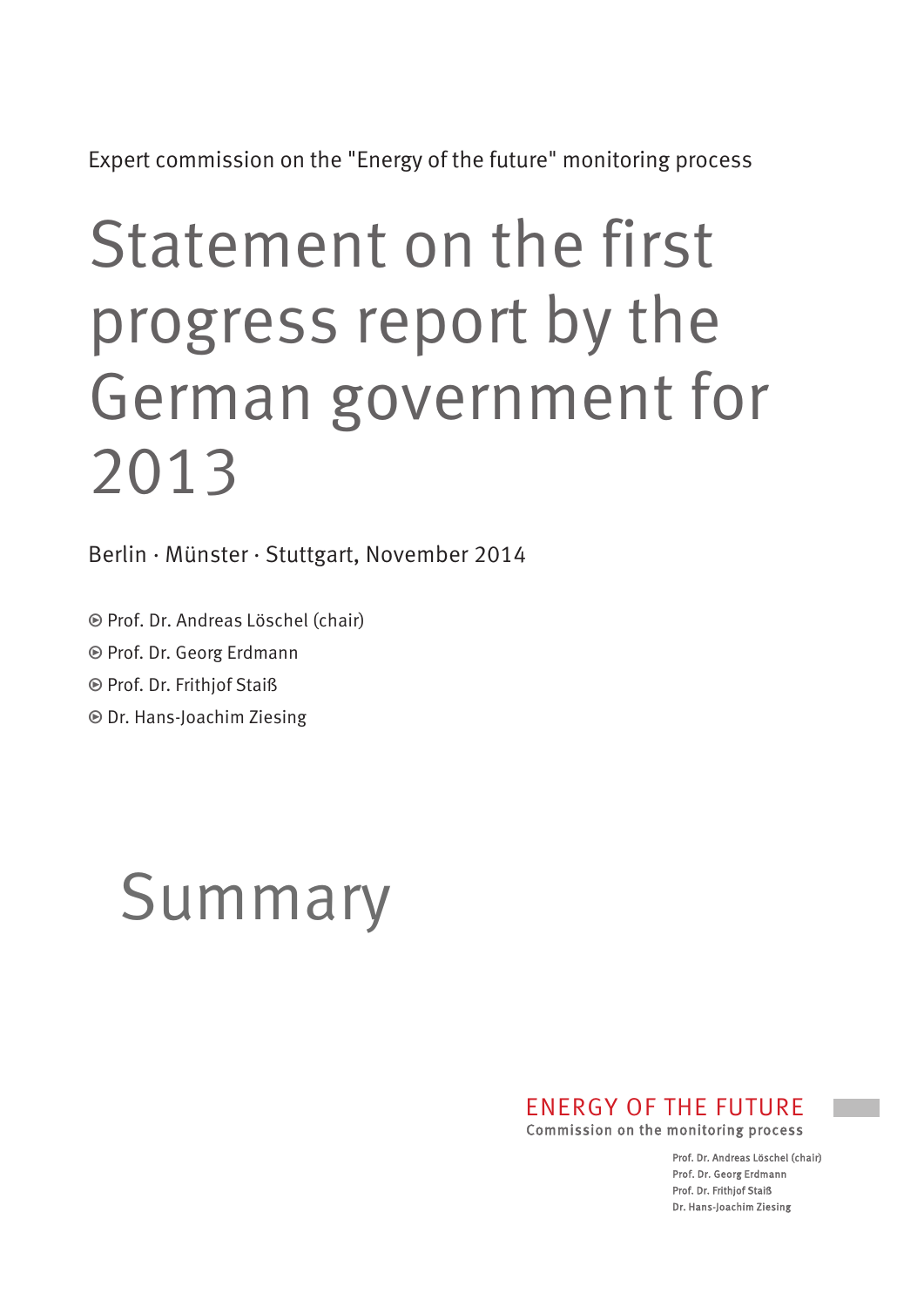#### Expert commission:

#### Prof. Dr. Andreas Löschel (chair)

University of Münster Am Stadtgraben 9, 48143 Münster E-Mail: loeschel@uni-muenster.de Tel. +49 251-83-23022

#### Prof. Dr. Georg Erdmann

Berlin University of Technology, Dept. for Energy Systems Einsteinufer 25 (TA8), 10587 Berlin E-Mail georg.erdmann@tu-berlin.de Tel. +49 30-314-24656 Fax +49 30-314-26908

#### Prof. Dr. Frithjof Staiß

Centre for Solar Energy and Hydrogen Research Baden-Württemberg (ZSW) Industriestr. 6, 70565 Stuttgart E-Mail frithjof.staiss@zsw-bw.de Tel. +49 711-7870-210<br>Fax +49 711-7870-100 Fax +49 711-7870-100

#### Dr. Hans-Joachim Ziesing

Working Group on Energy Balances (AGEB) Mohrenstraße 58, 10117 Berlin E-Mail hziesing@t-online.de<br>Tel. +49 30-8913987 Tel. +49 30-8913987

#### This statement is also based on the expert and commited work of our resarch associates:

Centre for European Economic Research (ZEW) Robert Germeshausen Philipp Massier

Berlin University of Technology, Department of Energy Systems

Lars Dittmar Fernando Oster

Centre for Solar Energy and Hydrogen Research Baden-Württemberg (ZSW) Maike Schmidt

Ecologic Institut Eike Karola Velten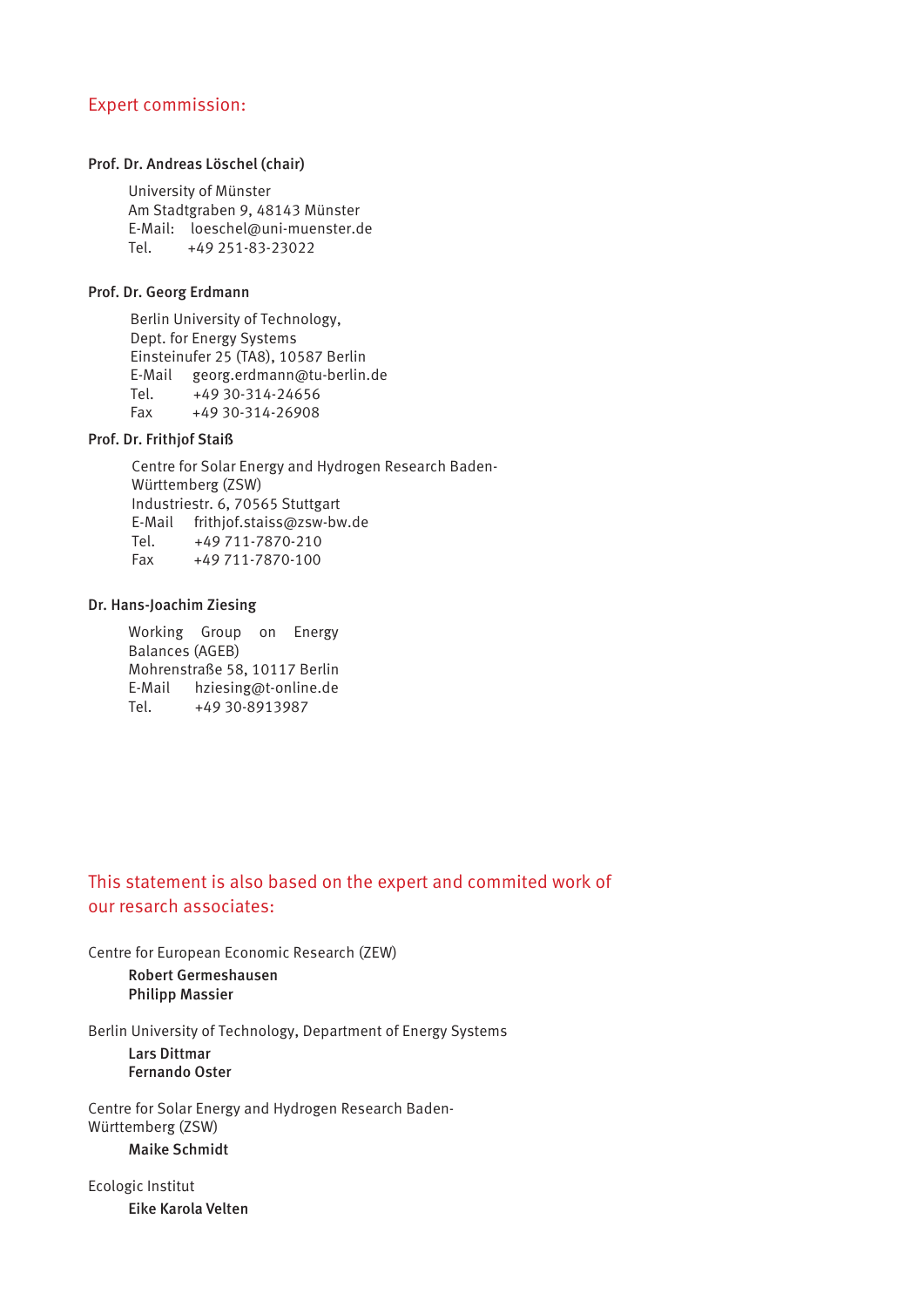#### **Summary of the Expert Commission's Statement**

#### **Preliminary remarks**

The present document is the Expert Commission's Statement on the Federal Government's first Progress Report and the annual Monitoring Report. In contrast to the purely fact-based and retrospective Monitoring Reports, the 2014 Progress Report aims to perform a longer-range assessment of future developments and a more in-depth analysis of the cause-and-effect relationships between the measures currently being implemented as well as those necessary in future to achieve the defined objectives.

The 2014 Progress Report is supplemented by the Climate Action Programme 2020, the National Action Plan on Energy Efficiency (NAPE) and the Green Paper on the electricity market of the future. Furthermore, in late November a plan was being discussed in the media according to which the operators of coal-fired power plants were to be obliged to reduce emissions.

The Expert Commission welcomes the initiatives adopted by the Federal Government to avert the otherwise foreseeable failure to achieve the climate change mitigation target for 2020. The instruments envisaged appear broadly suitable, but they are not adequately described and quantified, so that it was not possible to assess them within the scope of our present Statement on the Progress Report. We therefore recommend the Federal Government to concretise the proposed measures and their intended effects in a timely manner, because this is likely to be crucial to the credible implementation of the ongoing energy transition process. The Expert Commission is ready and willing to provide specialist support in this respect.

The Expert Commission bases its Statement essentially on the Federal Government's draft of the Progress Report dated 12 November 2014. This is the version prepared for interministerial co-ordination. For time reasons, too, later revisions of and additions to the Progress Report could not be commented on in greater detail. This also applies to the statements made in the National Action Plan on Energy Efficiency (NAPE) and to the Climate Action Programme 2020.

Hence our assessments and options for action were formulated without the final version of the Government's 2014 Progress Report, identifying the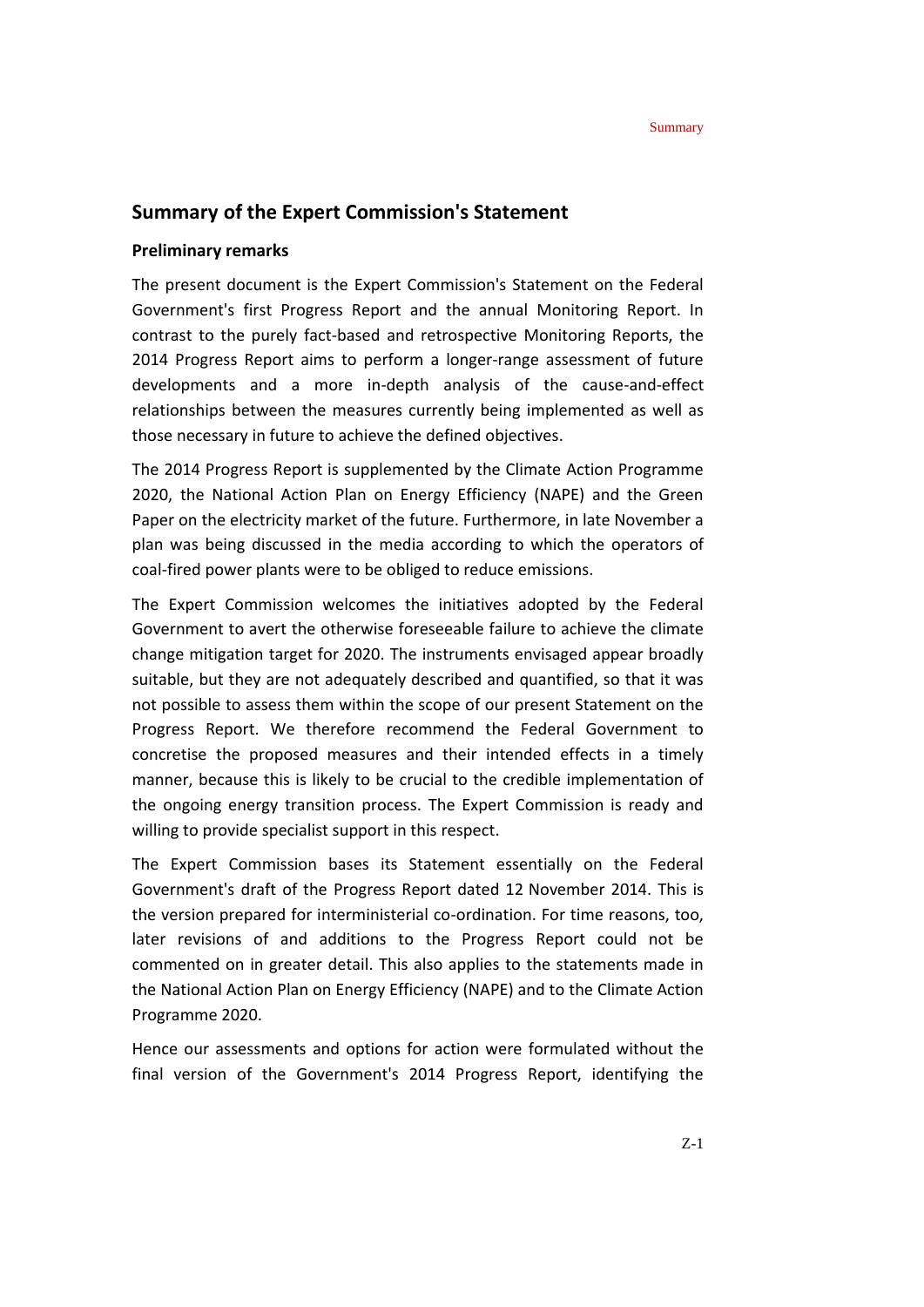proposed further instruments. However, the Expert Commission would have needed precisely these concrete proposals and intentions on the part of the Federal Government to be able to deliver a definitive commentary. In this respect the governance of the monitoring process in the time structure as currently practised is leading nowhere. We therefore suggest solving these problems in collaboration with the Federal Government.

#### **The monitoring-process as an element of the energy transition**

In line with our remit, our report refrains from making any predictive statements that would involve the use of models and from performing its own evaluation of any measures. We do, however, examine the probable effects of the energy and environmental policy decisions already taken or planned in terms of their prospects of target achievement. The evaluations of individual measures and the scenario analyses underlying the Progress Report are also subject to closer scrutiny.

The 2014 Progress Report traces how certain indicators have developed in the past and outlines how they are likely to develop in the coming years. The areas in which developments are lagging behind the roadmaps for achieving the objectives are clearly stated. In this context, the magnitude of the shortfall is quantified. On that basis, measures that should be adopted to close the gaps are identified and analysed. A more critical examination of the reasons for the shortfalls would have been helpful at this point. In particular, the analysis of the effects of the measures already implemented and their contribution to achieving the objectives in many cases remains unclear in the 2014 Progress Report: which developments are attributable to the measures associated with the energy transition, which interactions have taken place, and how could these instruments be refined? This applies in particular to the action areas of climate change mitigation and energy efficiency. In the opinion of the Expert Commission, the Progress Report remains unsatisfactory in this regard and would benefit from addressing the manifoldly documented potentials for falling short of targets.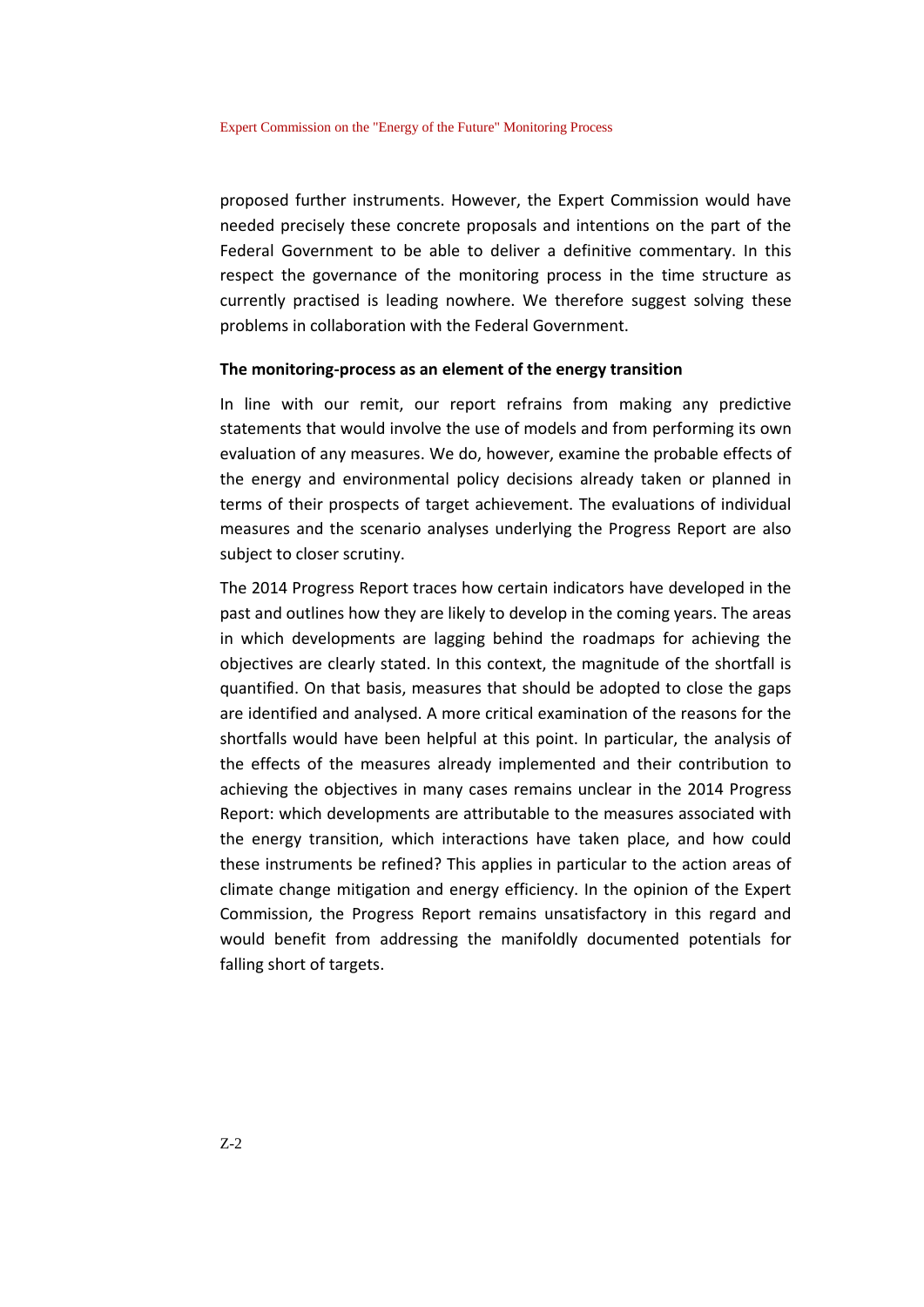#### **Hierarchy of targets**

In its last two Statements, the Expert Commission suggested that the targets and objectives of the energy transition should be prioritized in a hierarchical structure.

The Expert Commission believes that the German Government's Energy Concept is defined by two superordinate objectives: lowering greenhouse gas emissions and the phase-out of nuclear power by 2022. These superordinate objectives are backed up by a number of sub-targets and implemented by means of political measures. The sub-targets and measures can and should be flexibly adaptable to the extent necessary and possible without compromising the attainment of the superordinate objectives.

The energy-policy triangle of economic viability, environmental compatibility and security of supply constitutes the conceptual yardsticks for appraising the sub-targets and measures. If the monitoring-process reveals unreasonably high economic, social or ecological burdens, the sub-targets and measures should be modified accordingly. However, the superordinate objectives of reducing greenhouse gas emissions and phasing out nuclear power remain unchanged.

The Expert Commission welcomes the fact that the Federal Government has in principle adopted our recommendation of prioritizing the targets into a hierarchy. The 2014 Progress Report structures the goals of the energy transition according to four levels: 1. political objectives, 2. core objectives, 3. steering goals and 4. individual measures. However, this hierarchy differs from our recommendations in one crucial aspect, as "climate targets, phaseout of nuclear power, competitiveness, security of supply" are given equal priority and are meant to form the political framework for the transformation of the energy supply system. The climate protection targets are quantified – e.g. 40 % less greenhouse gas emissions by 2020 – as is the phase-out of nuclear power by 2022. By contrast, there are no quantitative indicators for the goals of "competitiveness" and "security of supply." The Expert Commission has proposed indicators for both of these targets, but there is no threshold as of which it would be possible to speak of targets having been met or missed. In our view, this would not make sense anyway, as it could potentially over-define the system and consequently make it unachievable.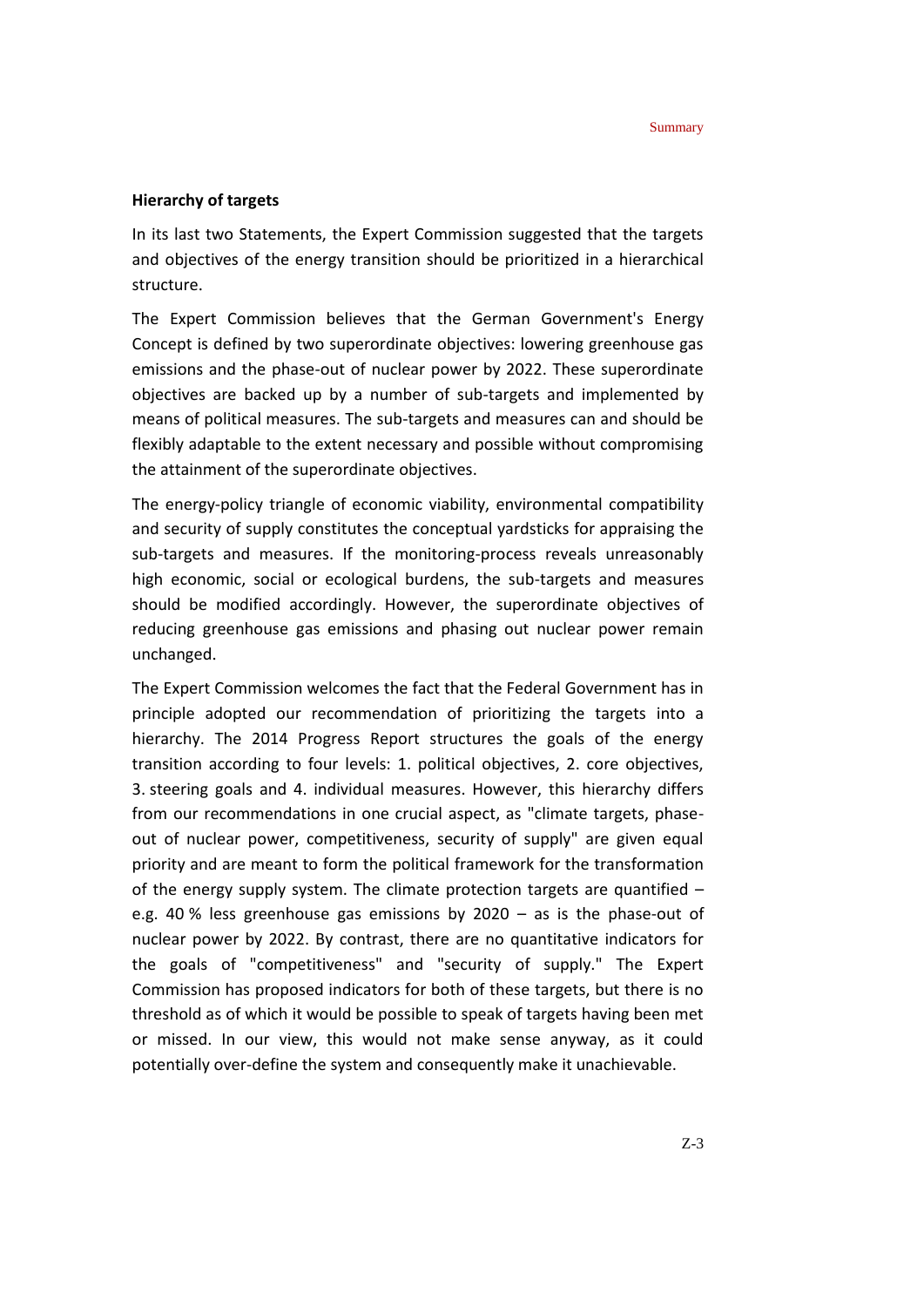In the opinion of the Expert Commission, mixing quantitative and qualitative targets harbours the risk of a non-transparent trade-off process at the level of these political objectives leading to an implicit revision of the climate change mitigation and nuclear phase-out targets. The Federal Government is, of course, free to revise its targets, but because of the pivotal importance of these targets, any such revision should be explicit. The Government needs to be aware of the far-reaching implications of any such decision.

#### **Greenhouse gas emissions reduction target at risk**

In the draft of the 2014 Progress Report, the Federal Government upholds the targets set for 2020, especially that of reducing greenhouse gas emissions by 40 % compared to 1990. However, the Progress Report points out very clearly that precisely the greenhouse gas emissions target will be widely missed unless further actions are taken. The target shortfall is due – at least in part – to the lack of action at the time of the decision in 2011 to phase out nuclear power concerning compensation measures for the associated increase in  $CO<sub>2</sub>$ emissions.

The proposals for further actions set out in the draft of the Progress Report are in principle expedient, but in many cases no attempt has been made to quantify their results. In the opinion of the Expert Commission, the drafts of the 2014 Progress Report, the National Action Plan on Energy Efficiency (NAPE) and the Green Paper on the electricity market presented to us are not yet mature enough to fully compensate for the target deficits expected by the year 2020.

Admittedly, achieving the targets defined in the Energy Concept is indeed an exceptionally complex and extremely ambitious task. To meet those targets, the debate should address the following areas:

- measures outside of the emissions trading system,
- strengthening the emissions trading scheme,
- measures in the electricity sector,
- withdrawal of emission rights,
- $\bullet$  introduction of a national CO<sub>2</sub> tax.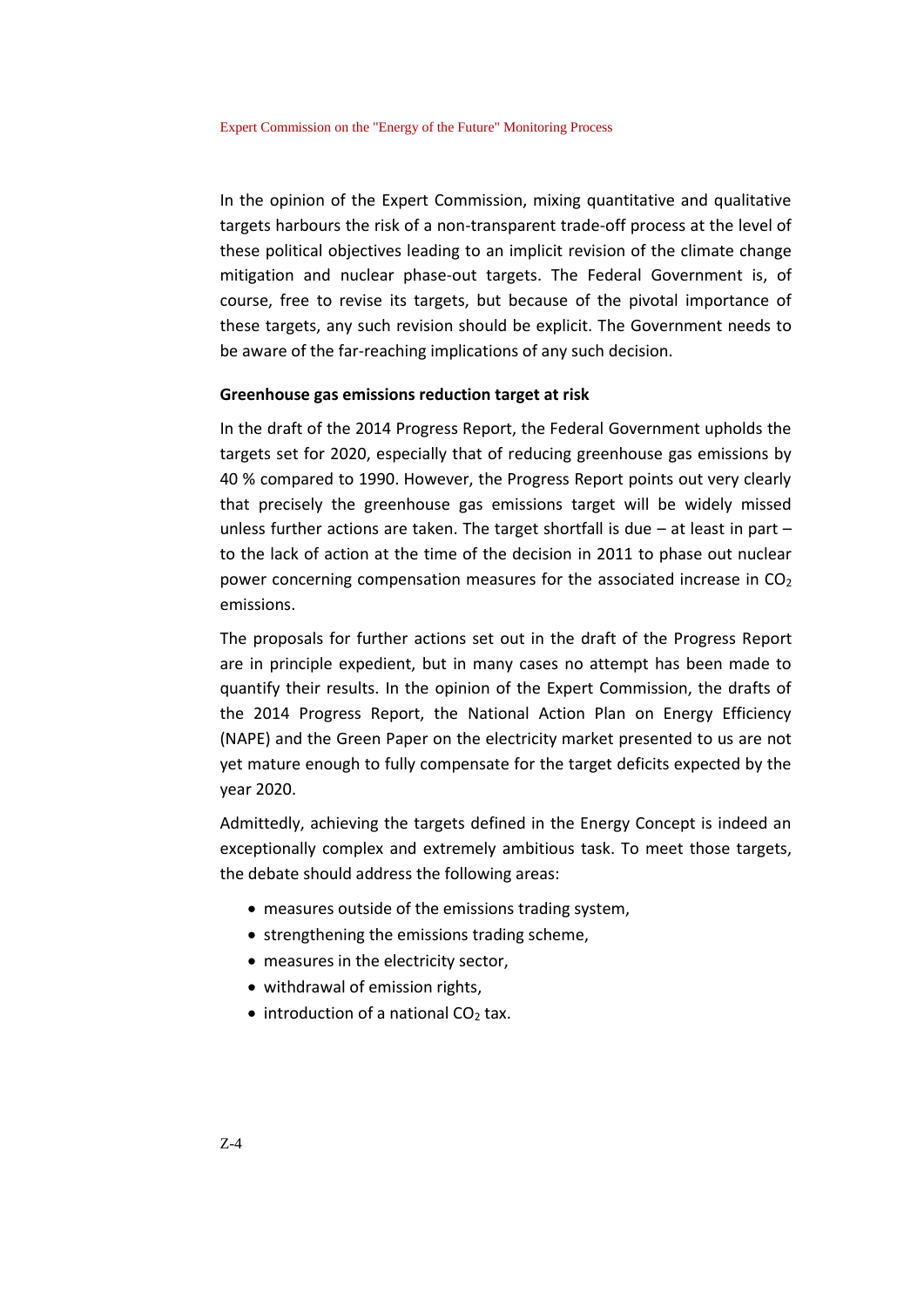#### **Use of model-based analyses in the monitoring-process**

For the 2014 Progress Report the Federal Government draws upon modelbased studies to extrapolate trends in the energy sector up to 2020 and beyond. These in turn are used to draw conclusions as to whether and to what extent the objectives of the energy transition are likely to be achieved. The table below compares the various calculations on target achievement. It is based on the 2014 Energy Reference Forecast, the Ongoing Measures Scenario (2012) from the Climate Protection Scenario 2050 and a linear extrapolation of current trends. The assessments reveal which of the energy transition targets set for 2020 will probably be missed. In this context the Expert Commission would like to suggest that the Federal Government should now also turn its attention to the medium-term targets for the period up to 2030.

| <b>Greenhouse gas emissions</b>               | 2011     | 2012     | 2013     | 2020        | 2030   | 2040       | 2050                 |
|-----------------------------------------------|----------|----------|----------|-------------|--------|------------|----------------------|
| <b>Greenhouse gas emissions</b><br>(vs. 1990) | $-26.4%$ | $-24.7%$ | $-22.6%$ | $-40%$      | $-55%$ | $-70%$     | $-80\%$ to<br>$-95%$ |
| <b>Reference Forecast</b>                     |          |          |          | $-36%$      | $-43%$ | $-54%$     | $-65%$               |
| <b>Ongoing Measures Scenario</b><br>(2012)    |          |          |          | $-35%$      | $-45%$ | $-52%$     | $-56%$               |
| Linear extrapolation                          |          |          |          | $-30%$      |        |            |                      |
| <b>Renewable energies</b>                     | 2011     | 2012     | 2013     | 2020        | 2030   | 2040       | 2050                 |
| Share in gross electricity<br>consumption     | 20.4%    | 23.5%    | 25.3%    | $\geq 35\%$ | > 50%  | $\ge 65\%$ | $\geq 80\%$          |
| <b>Reference Forecast</b>                     |          |          |          | 41%         | 52%    | 54%        | 64%                  |
| <b>Ongoing Measures Scenario</b><br>(2012)    |          |          |          | 37%         | 54%    | 61%        | 65%                  |
| Share in gross final energy<br>consumption    | 11.5%    | 12.4%    | 12.0%    | 18%         | 30%    | 45%        | 60%                  |
| <b>Reference Forecast</b>                     |          |          |          | 22%         | 29%    | 33%        | 39%                  |
| <b>Ongoing Measures Scenario</b><br>(2012)    |          |          |          | 18%         | 22%    | 26%        | 28%                  |

| Table: Target achievement in the reference trend up to 2020 |  |  |  |  |
|-------------------------------------------------------------|--|--|--|--|
|-------------------------------------------------------------|--|--|--|--|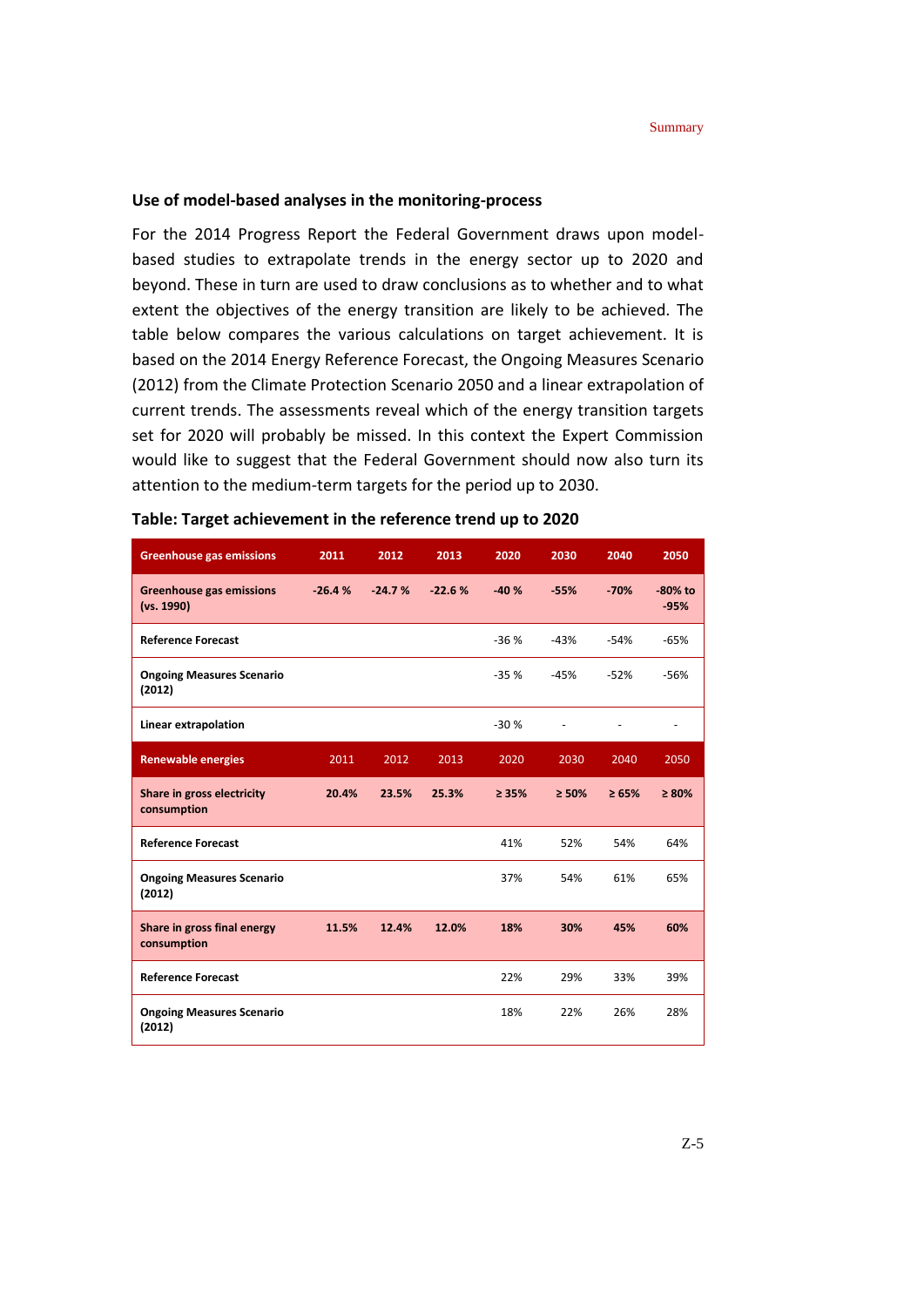#### Expert Commission on the "Energy of the Future" Monitoring Process

| <b>Efficiency</b>                                              | 2011                       | 2012                       | 2013                        | 2020                       | 2030           | 2040           | 2050                         |
|----------------------------------------------------------------|----------------------------|----------------------------|-----------------------------|----------------------------|----------------|----------------|------------------------------|
| <b>Primary energy consumption</b><br>(vs. 2008)                | $-5.4%$                    | $-4.3%$                    | $-4.0%$                     | $-20%$                     |                |                | $-50%$                       |
| <b>Reference Forecast</b>                                      |                            |                            |                             | $-18%$                     | $-27%$         | $-35%$         | $-42%$                       |
| <b>Ongoing Measures Scenario</b><br>(2012)                     |                            |                            |                             | $-10%$                     | L,             | $\overline{a}$ | $-29%$                       |
| Linear extrapolation                                           |                            |                            |                             | $-9%$                      | L,             | ÷,             | $\frac{1}{2}$                |
| <b>Energy productivity</b><br>final energy consumption<br>p.a. | 1.7%<br>$(2008 -$<br>2011) | 1.1%<br>$(2008 -$<br>2012) | 0.26%<br>$(2008 -$<br>2013) | L,                         |                | L,             | 2.1%<br>$(2008 -$<br>2050)   |
| <b>Reference Forecast</b>                                      |                            |                            |                             | 1.9%<br>$(2008 -$<br>2020) | $\overline{a}$ | $\frac{1}{2}$  | 1.9%<br>$(2008 -$<br>2050)   |
| <b>Ongoing Measures Scenario</b><br>(2012)                     |                            |                            |                             | 1.2%                       | 1.4%           | 1.4%           | 1.4%                         |
| Linear extrapolation                                           |                            |                            |                             | 0.25%                      | ÷,             | ÷,             | $\qquad \qquad \blacksquare$ |
| <b>Gross electricity</b><br>consumption<br>(vs. 2008)          | $-1.8%$                    | $-1.9%$                    | $-3.3%$                     | $-10%$                     |                |                | $-25%$                       |
| <b>Reference Forecast</b>                                      |                            |                            |                             | $-7%$                      | $-10%$         | $-12%$         | $-10%$                       |
| <b>Ongoing Measures Scenario</b><br>(2012)                     |                            |                            |                             | $-2%$                      | $\frac{1}{2}$  | $\overline{a}$ | 0%                           |
| Linear extrapolation                                           |                            |                            |                             | $-7%$                      | $\frac{1}{2}$  | $\overline{a}$ | $\overline{\phantom{a}}$     |
| <b>Transport sector</b>                                        | 2011                       | 2012                       | 2013                        | 2020                       | 2030           | 2040           | 2050                         |
| <b>Final energy consumption</b><br>(vs. 2005)                  | $-0.7%$                    | $-0.6%$                    | $+1%$                       | $-10%$                     | ٠              | L              | $-40%$                       |
| <b>Reference Forecast</b>                                      |                            |                            |                             | $-7%$                      | $\blacksquare$ | $\overline{a}$ | $-26%$                       |
| <b>Ongoing Measures Scenario</b><br>(2012)                     |                            |                            |                             | $-9%$                      | $\blacksquare$ | ÷              | $-29%$                       |
| Linear extrapolation                                           |                            |                            |                             | $+2%$                      | ÷,             | $\overline{a}$ |                              |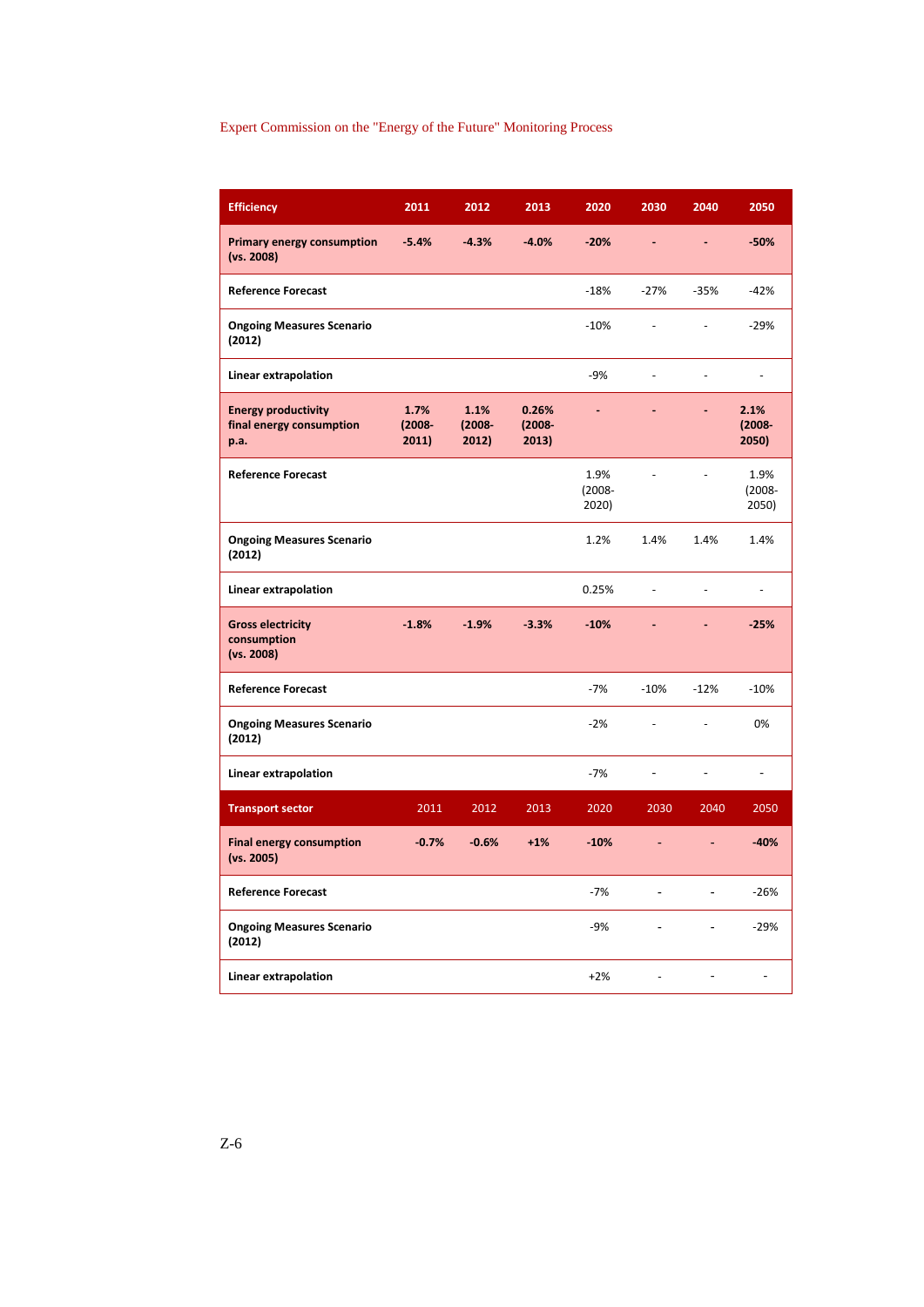In the context of this year's analyses the Expert Commission is taking a closer look at the methodology used for model analyses as reflected in the mentioned studies. The background for this is the Energy Reference Forecast, which the authors refer to as a "forecast of probable developments." However, this forecast is not a typical "business-as-usual" scenario but rather a prognosis based on an assumption of further measures about which no concrete details are given. In the opinion of the Expert Commission, a scenario predicting probable developments should also be accompanied by a scenario that dispenses with assuming future measures and focuses on establishing the framework for actions that may need to be taken.

Given the impending situation, the 2014 Progress Report should have also dealt in more detail with the reasons for the predicted target shortfalls. In actual fact, the Progress Report points out a number of exogenous developments that are detrimental to the energy transition (coal prices,  $CO<sub>2</sub>$ prices, etc.) but fails to note that some endogenous developments (e.g. rebound effects, delays in extending and expanding the transmission grid, the consequences of closing down nuclear power plants, etc.) are probably also to blame for the apparent target shortfalls. It would be advisable to take suitable steps (for instance using the models applied in devising the energy transition in the first place) to study and retrospectively quantify the influence of the exogenous compared to the endogenous factors. That would provide a basis for assessing the extent to which domestic developments and insufficiently effective courses of action are behind the evident deficits.

There is obviously a need for further methodological sophistication in the use of model-based analyses for the purposes of the monitoring process. To be able to take advantage of the heterogeneous modeling landscape available in the energy sector in Germany for the process of monitoring the energy transition and especially for elaborating the Progress Report, the Expert Commission suggests further institutionalizing the provision of model-based advice. In any case, an expert advisory panel should be set up to assist in the preparation of model analyses through regular discussions with the analysts.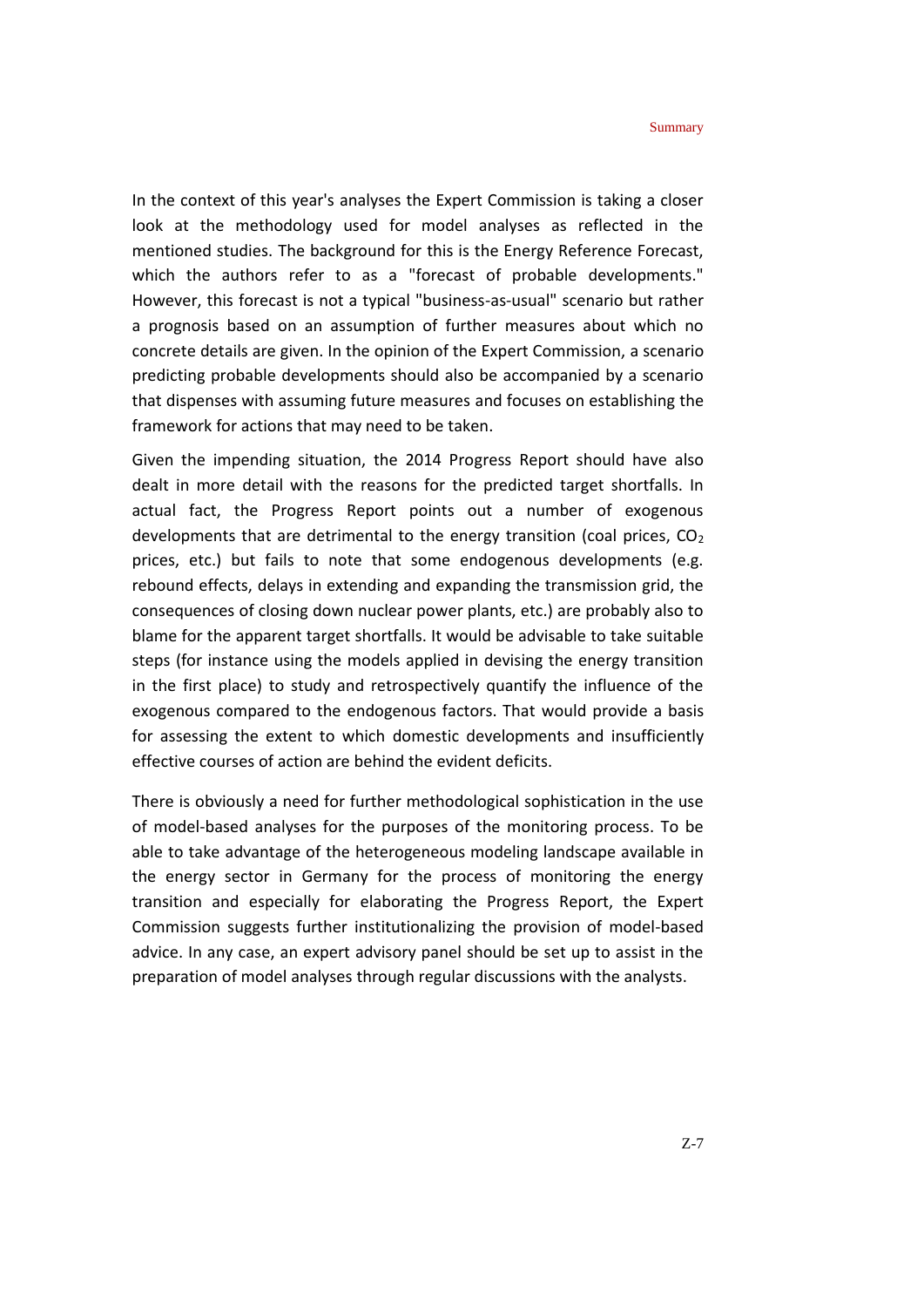#### **Evaluation of existing measures**

The Federal Government's annual reports are intended to facilitate a comparison of the current situation (actual status) with the goals defined for the energy transition (target status). Indicators play an important role in this context, because they compress data in order to present information in a compact and easily understandable form. However, indicators allow no conclusions to be drawn as to the efficacy and efficiency of the individual measures adopted. That would require a study of the specific measures based on empirical evidence. Only with the aid of such an evidence-based analysis can potential future target shortfalls and risks be identified. Such risks include inadequate effectiveness, unexpectedly high cost or unwanted side effects of the measures taken. In the context of the Progress Report, the key measures of the energy transition should be regularly analysed along these lines.

The Expert Commission thus recommends use of different analysis methods. In its Statement on the Progress Report, it sets out the essential methodological requirements and distinguishes a number of methods. These range from a simple description of the individual measures accompanied by a minimum of quantitative data, via descriptive statistical analyses and correlation analyses, to more recently developed methods of evaluation research for identifying cause-and-effects relationships.

The Expert Commission examines three approaches by way of example, assessing the effects of the electricity consumption tax, the ordinance governing interruptible loads for industry (AbLaV), and the Renewable Energy Sources Act (EEG). The first two of these measures appear to have made no major contribution to achieving the targets. By contrast, the site-specific promotion of wind-powered installations is effective, and even without major efficiency losses.

#### **Greenhouse gas emissions**

The Expert Commission welcomes the Federal Government's open admission that greenhouse gas emissions can be reduced by only 33 to 34 % instead of the intended 40 % by 2020 using existing measures. This shortfall has been clearly apparent in the ongoing trend ever since 2010 (see Figure).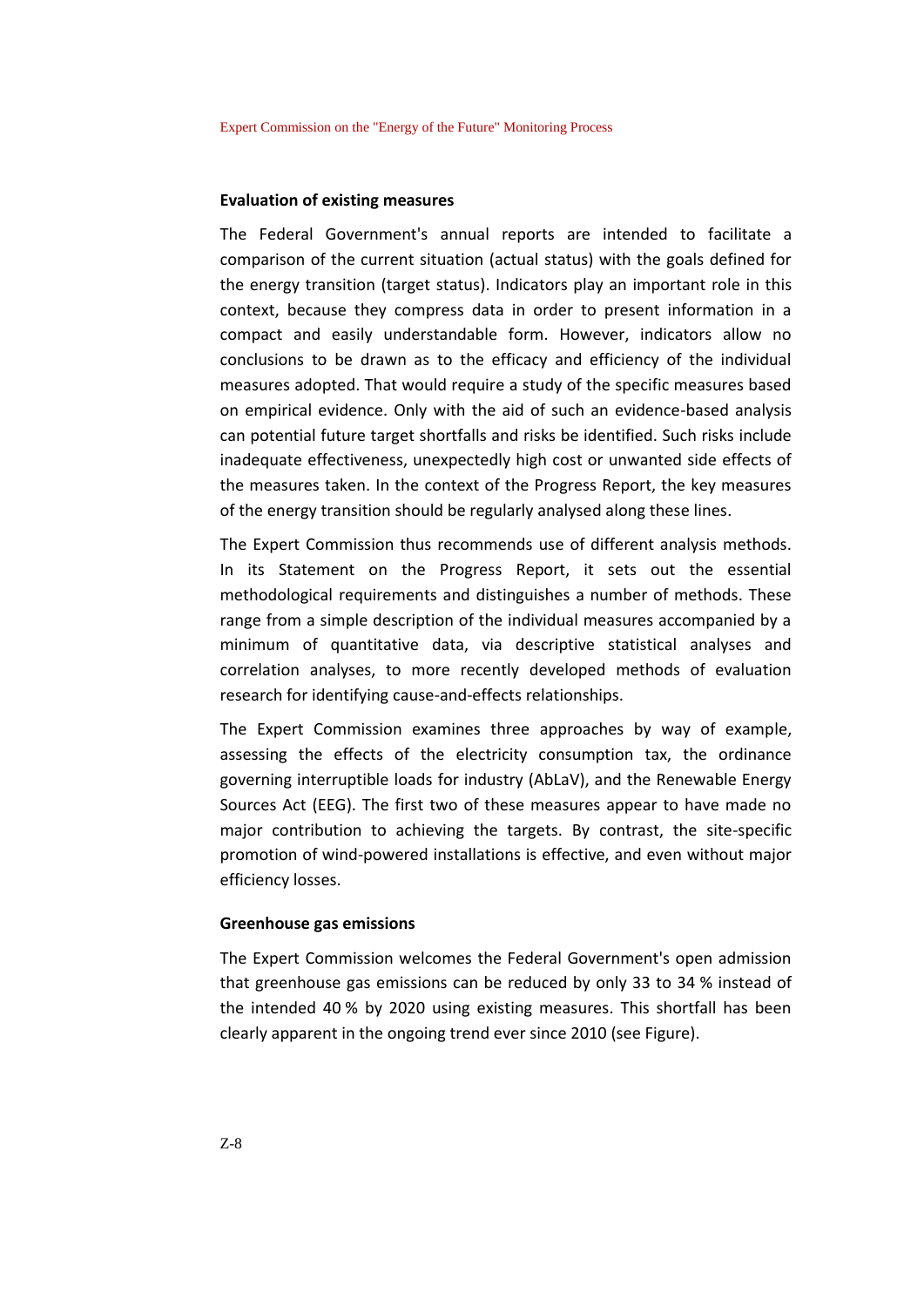According to the Progress Report, there is significant potential for reducing emissions in all sectors. The relevant areas for action are also adequately described. However, the Expert Commission misses information on the concrete measures to be adopted and how they are intended to help meet the targets. In the light of the impending gap in the achievement of the reduction target, high priority must, in the Expert Commission's opinion, be given to implementing suitable countermeasures. The Commission is, however, aware that this poses an extremely complex challenge to the Government.

The statement in the Progress Report that the Federal Government has decided on further measures for achieving the 2020 target in the Climate Action Programme 2020 is difficult to appraise on the basis of the draft version dated 12 November 2014. This adequately differentiates and specifies only the measures targeting largely non-energy-related greenhouse gas emissions. It is likewise not possible to appraise the Federal Government's statement that the target of reducing greenhouse gas emissions by at least 40 % can be met, if it fails to name a concrete figure for the further reductions to be achieved by the additional measures. This gives reason to assume that some activities are still in planning whose success is yet uncertain.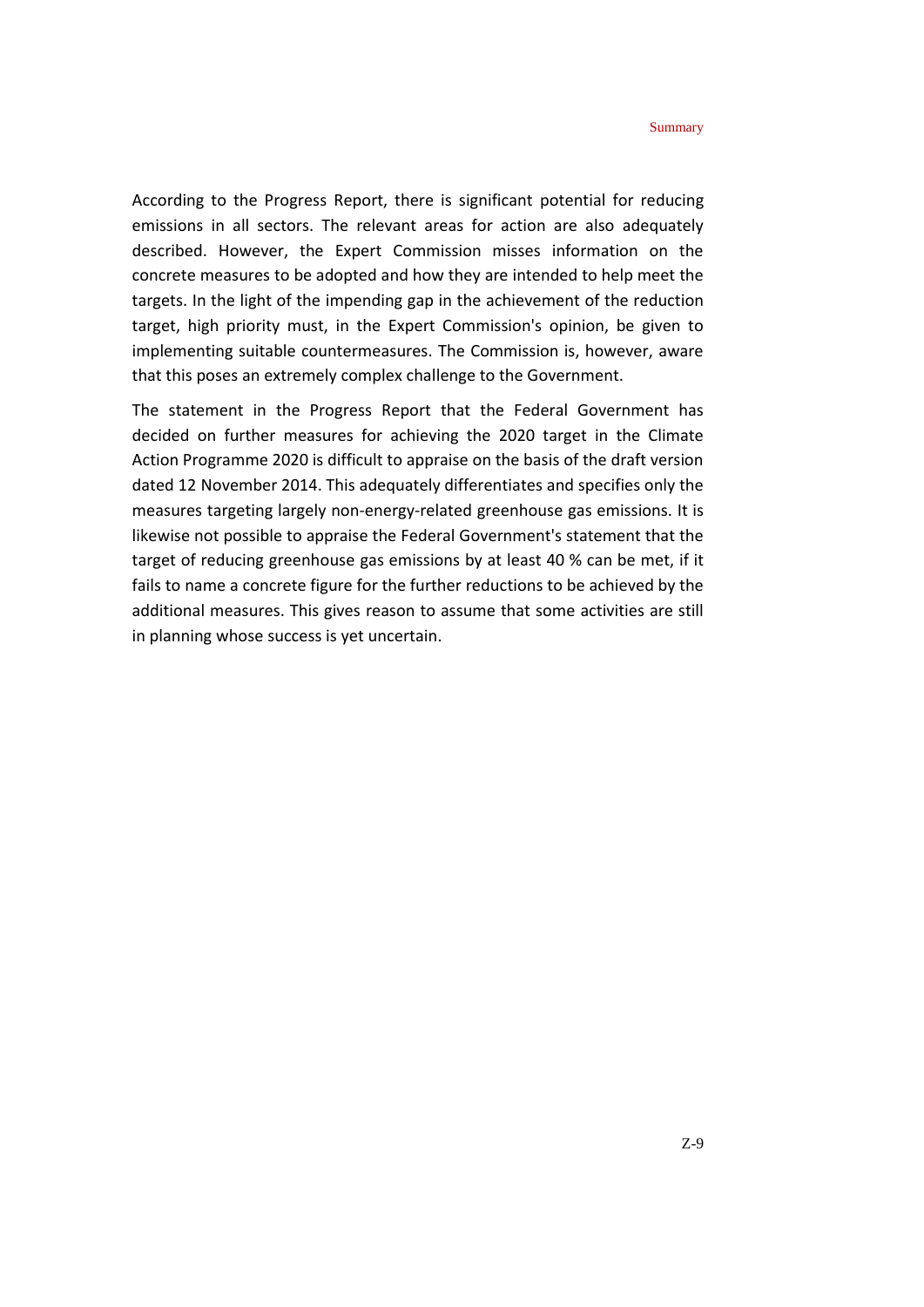

**Figure: History of greenhouse gas emissions** 

From the technical perspective, greater exploitation of renewable energy sources and accelerating improvements in energy efficiency are decisive measures to close the gap. However, the Expert Commission shares the opinion that it will not be easy to achieve the intended emissions reduction in the short period up to 2020 only by improving final energy productivity and further expanding the use of renewable energy.

In that respect, the Expert Commission can comprehend that the potentials being able to be tapped in the short term actually lie in the electricity sector. Regarding the numerous applications for permission to shut down power plants by power utility companies, the Federal Network Agency could preferentially issue permits to close down highly polluting installations, as long as that would not involve a threat to the security of supply.

According to a plan under discussion at the end of November to introduce statutory regulations to oblige the operators of coal-fired power plants to reduce emissions by a further 22 mn  $t$  CO<sub>2</sub>, the Federal Government would like to deploy a further instrument for closing the identified overall emissions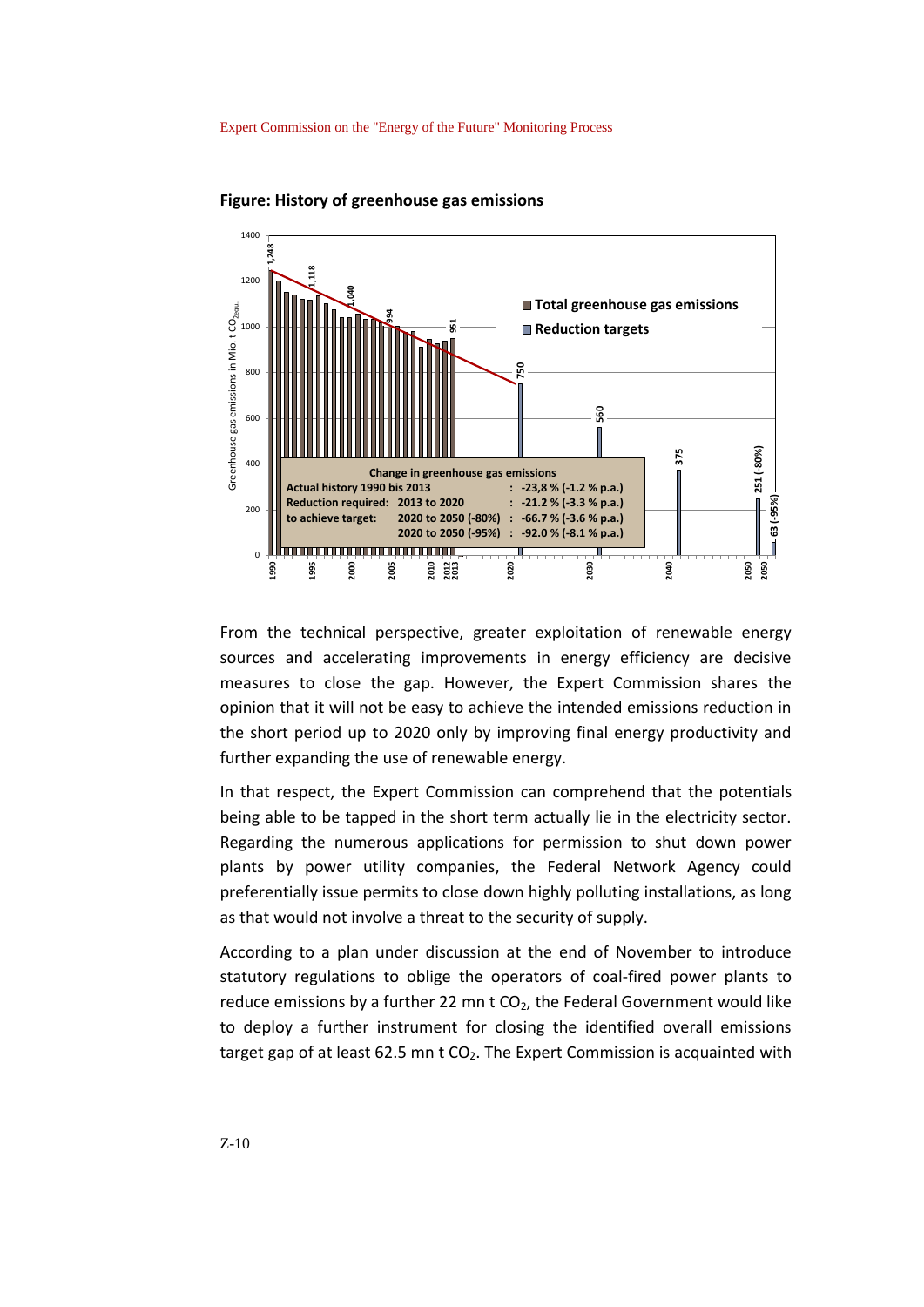this plan only from contradictory media reports, which also formulate doubts for instance as to its admissibility under European law. Without knowing further details of the Government's intentions, the Expert Commission is unable to make any comments. However, it should be noted that, according to the findings of the 2014 Progress Report, the emissions target gap could be significantly wider than 62.5 mn t  $CO<sub>2</sub>$ , so achieving the  $-40$ % target would still not be certain.

The Expert Commission also points out that nearly all power generating installations in Germany are subject to the EU emissions trading scheme. Although closing down installations in Germany would, according to the territoriality principle, ease the national emissions balance, a real climate protection effect is hardly to be expected. The German Government should therefore check to what extent it can and would be allowed to buy up and withdraw EU emission rights to compensate the national emissions reductions achieved by shutting down power plants. It should likewise give consideration to the other options for reducing emissions outlined in Chapter 1 of the Statement.

#### **Energy consumption and energy efficiency**

In the opinion of the Expert Commission, energy efficiency is not being given the priority that has explicitly been postulated in the 2013 Coalition Agreement. Trends in the area of energy efficiency to date suggest that most of the targets are going to be missed by a more or less wide margin. This applies in particular to the target of reducing primary energy consumption by 20 % by 2020 and to the intended improvement in final energy productivity by on average 2.1 % per year. Also the Federal Government is anticipating a distinct target shortfall when it says that primary energy consumption will drop not by 20 % but only by 7.2 to 10.1 % by 2020 compared to 2008. To still be able to achieve the target, the pace of consumption reduction would need to be dramatically accelerated. This would require a further cutback of at least 1,400 PJ in primary energy consumption.

The draft of the Progress Report at the same time emphasizes that the energy efficiency measures adopted since October 2012 are expected to lead to a further reduction in energy consumption by around 43 PJ (equivalent to about 2.5 mn t  $CO<sub>2</sub>$ ) by 2020. The measures in question are especially the stricter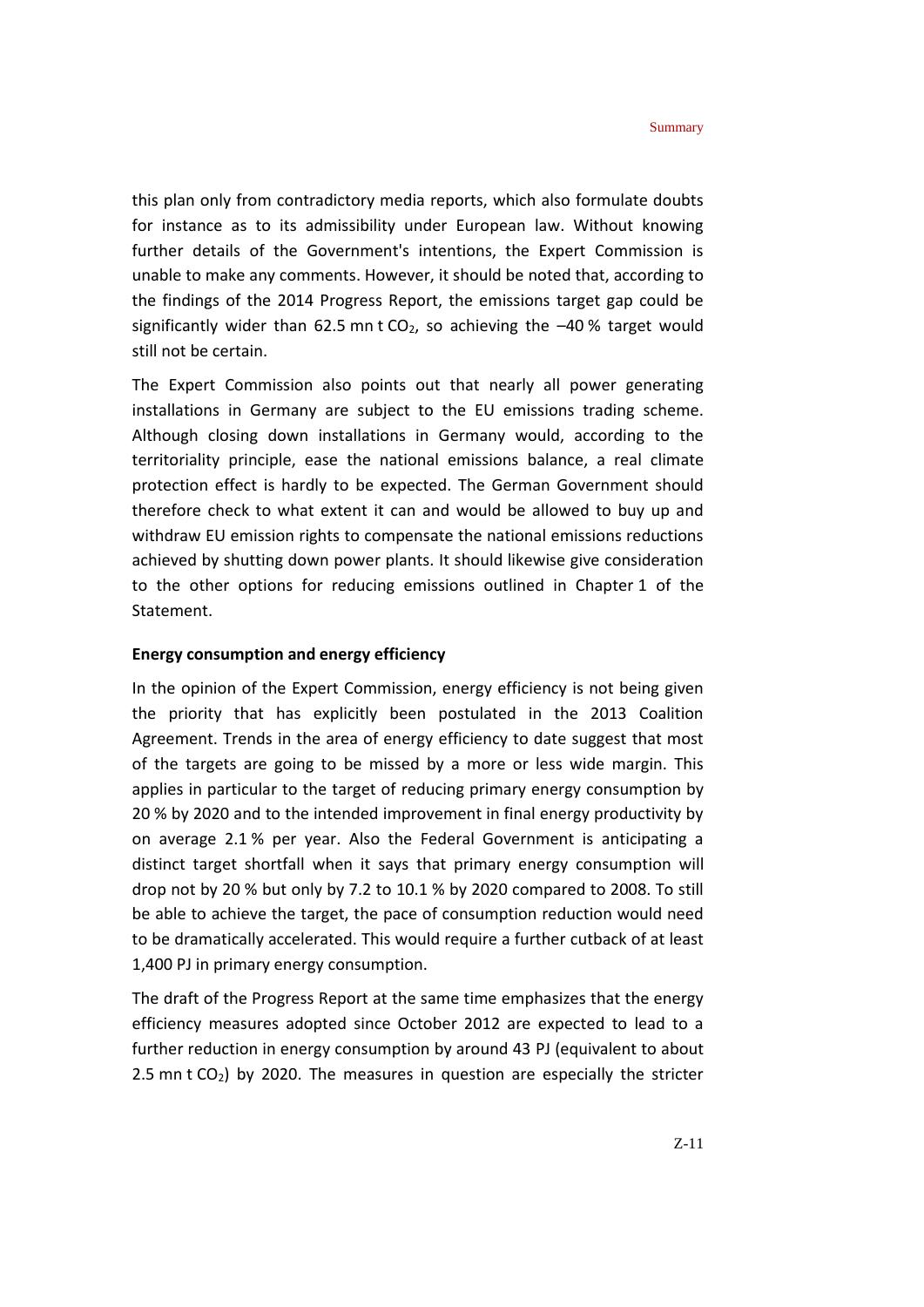requirements of the amended Energy Saving Ordinance (EnEV 2013), the increase in funding for the KfW Building Rehabilitation Programme by 300 mn euros to currently 1.8 bn euros per year, and the introduction of programmes for promoting energy efficiency in industry.

According to the Progress Report, the measures envisaged for the final energy sectors in the National Action Plan on Energy Efficiency (NAPE) are intended to save a further 390 to 460 PJ in primary energy input. This is evidently not enough to close the target gap. The Expert Commission does not understand how the government can identify a major gap towards meeting its energy efficiency target and at the same time propose measures capable of covering barely a third of this gap. The Expert Commission would have expected some indication of how the remaining gap is to be tackled.

The table below provides an overview distinguishing the various targets and trends. In the case of power consumption, the target shortfall is around 15 bn kWh or just on 3 %. By contrast, the trend in final energy productivity appears particularly problematic. Extrapolation of the current trend would yield an increase of only around 7 % in all by 2020, whereas an increase of 28 % would be needed to achieve the target. The results for the transport sector are hardly better.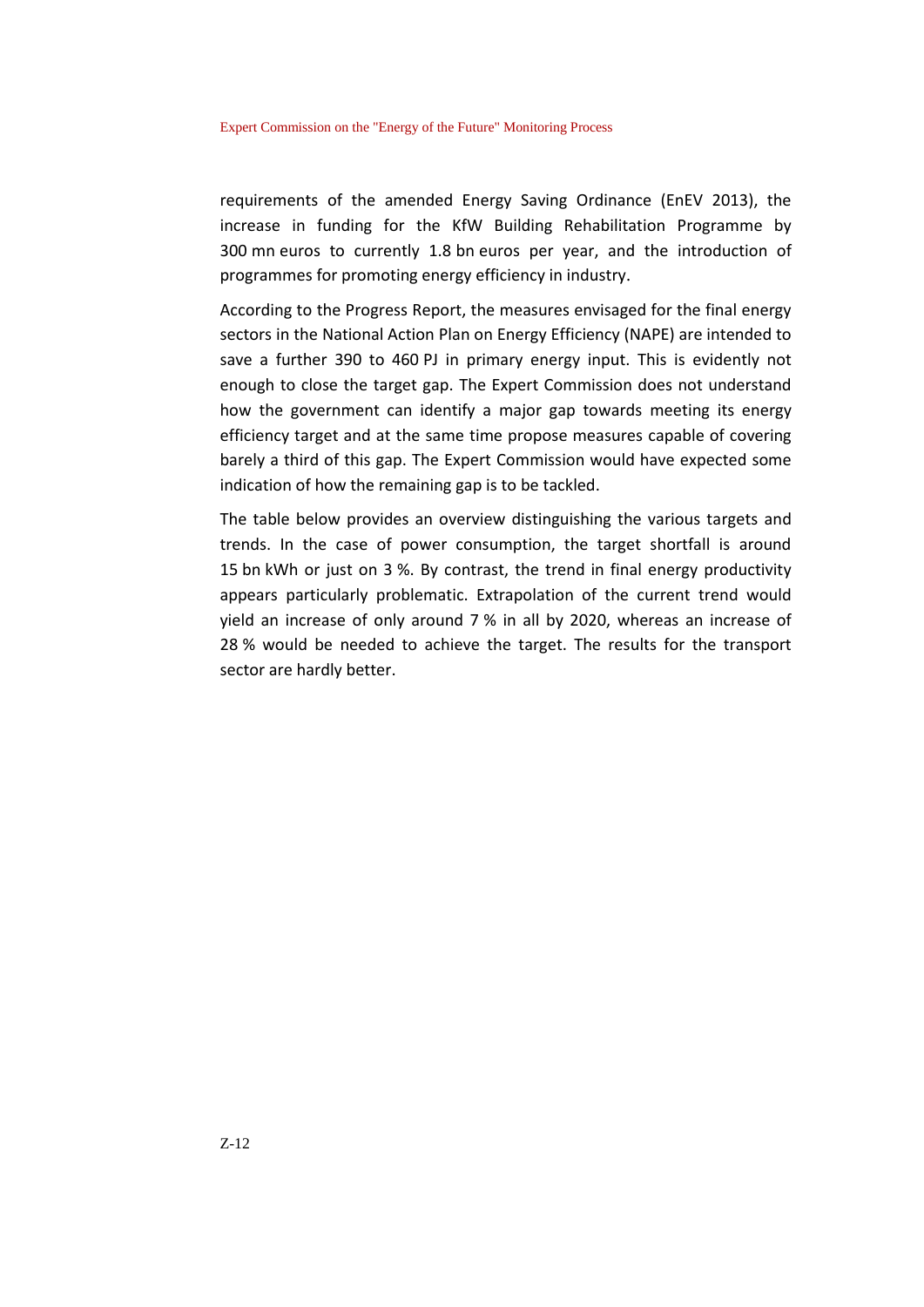|                                                 |                                 | Primary<br>energy<br>consumption* | Gross<br>electricity<br>consumption | <b>Final energy</b><br>productivity* | <b>Building-</b><br>related<br>energy<br>consumption* | <b>Final energy</b><br>consumption<br>in traffic |  |
|-------------------------------------------------|---------------------------------|-----------------------------------|-------------------------------------|--------------------------------------|-------------------------------------------------------|--------------------------------------------------|--|
|                                                 |                                 | PJ                                | bn kWh                              | mn €/TJ                              | PJ                                                    | PJ                                               |  |
| <b>Target</b><br>reference<br>year              | <b>Units</b>                    | 14,409                            | 618                                 | 282                                  | 3,671                                                 | 2,586                                            |  |
| 2013                                            |                                 | 13,765                            | 598                                 | 290                                  | 3,464                                                 | 2,612                                            |  |
| <b>Target</b><br>baseline<br>year up to<br>2013 | Average<br>change in            | $-0.9$                            | $-0.7$                              | 0.6                                  | $-1.2$                                                | 0.2                                              |  |
| 2013 to<br>target year<br>2020                  | %                               | $-2.6$                            | $-1.1$                              | 3.5                                  | $-2.3$                                                | $-1.6$                                           |  |
| 2013                                            | % change                        | $-4.5$                            | $-3.2$                              | 2.8                                  | $-5.6$                                                | 1.0                                              |  |
| Trend up to<br>2020                             | vs. target<br>reference<br>year | $-10.4$                           | $-7.6$                              | 7.0                                  | $-13.0$                                               | 2.4                                              |  |
|                                                 | <b>Units</b>                    | 12,911                            | 571                                 | 302                                  | 3194                                                  | 2,649                                            |  |
| <b>Target for</b>                               | %                               | $-20$                             | $-10$                               | 28                                   | $-20$                                                 | $-10$                                            |  |
| 2020                                            |                                 | 11,527                            | 556                                 | 362                                  | 2937                                                  | 2,328                                            |  |
| <b>Target</b><br>shortfall                      | <b>Units</b>                    | $-1,384$                          | $-15$                               | -60                                  | $-257$                                                | $-322$                                           |  |
| *) Adjusted values                              |                                 |                                   |                                     |                                      |                                                       |                                                  |  |

**Table: Trends and targets in the field of energy efficiency**

Against this background the Expert Commission concludes that considerable further efforts are needed. The broad range of potential target shortfalls has consequences for political decision-making. The scope of the actions required covers nearly all areas. Progress must not falter due to lack of available technical potentials. However, the effort to be invested beyond reaping the "low hanging fruits" should not be under-estimated nor should the willingness of the stakeholders to make the necessary investment be over-estimated.

The Expert Commission is not winking at the fact that the scale and the intensity of the actions needed could exceed the Government's and the general public's capacity to resolve the problems involved. Possibly, many of the necessary measures may not gain societal acceptance, with the result that their implementation could be hampered or even prevented entirely. In this context, too, the Expert Commission calls to mind the comparatively short time remaining before 2020. New measures will hardly be able to develop their full potential by then. In particular, stimulating large-scale investments often takes a long time, especially if the statutory basis has yet to be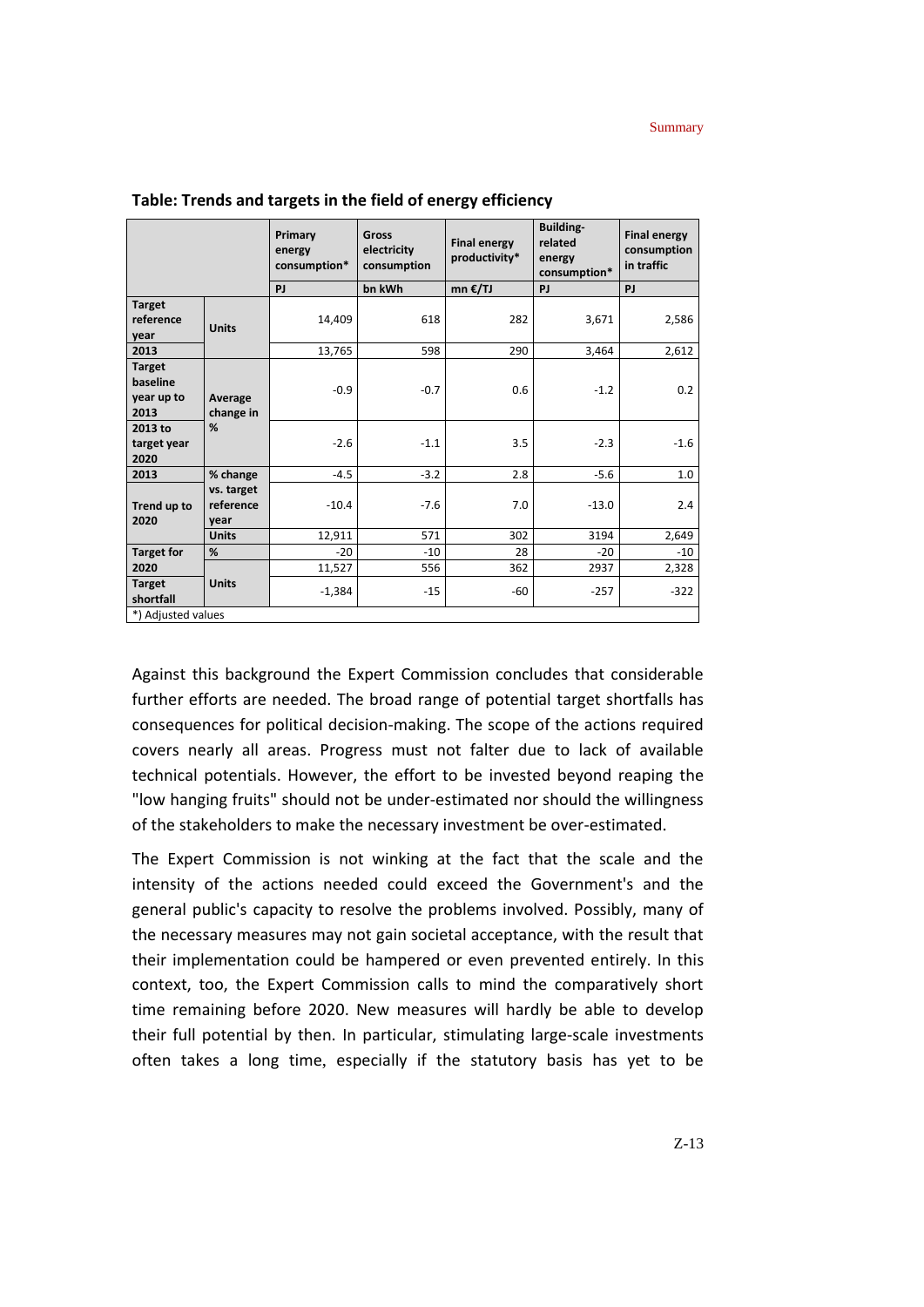#### Expert Commission on the "Energy of the Future" Monitoring Process

established. Investments in energy-saving refurbishment of older buildings are particularly time-critical.

#### **Energy-saving refurbishment of buildings and energy-efficient construction**

Fortunately, the Federal Government has formulated a clear definition of the terms "heat requirement" and "primary energy requirement." For the purposes of quantifying the 2050 target, the primary energy requirement is now defined via the Energy Saving Ordinance (EnEV). That means that the renewable energy sources implicitly function as an efficiency-enhancing measure – thus making the energy efficiency target less ambitious. For the sake of clarity, therefore, the term "non-renewable primary energy requirement" should be used.

The heat demand is to drop by 20 % by 2020 compared to 2008. By 2050 the non-renewable primary energy requirement is to be reduced by 80 % (compared to 2008). This equates to a largely climate-neutral building stock. These targets will not be met if the current trend is allowed to continue unchanged. It would be necessary to double the average annual reduction in the final energy requirement for heating purposes from about 1 % (period 2008–2013) to 2 % (2013–2020). The same applies to the average annual reduction in the non-renewable primary energy requirement up to 2050.

The additional measures envisaged in the National Action Plan on Energy Efficiency (NAPE) will most likely not be enough to close the gap to the 2020 target. An appraisal of the ongoing and new measures taking into account deadweight and rebound effects, as well as interaction with other instruments is also lacking. This would be helpful so as to be able to better assess the actual effects and so suitably tailor the measures.

In the Expert Commission's opinion, a target shortfall is less tragic if further credible efforts are promptly made that hold promise of a longer-term effect. These could be for example stricter energy-saving requirements for new buildings and refurbishments and efforts to improve implementation. Assistance for energy-saving refurbishments should be geared to the longterm perspective up to 2050 and aim to achieve deep refurbishments (at least KfW building energy efficiency standard 70).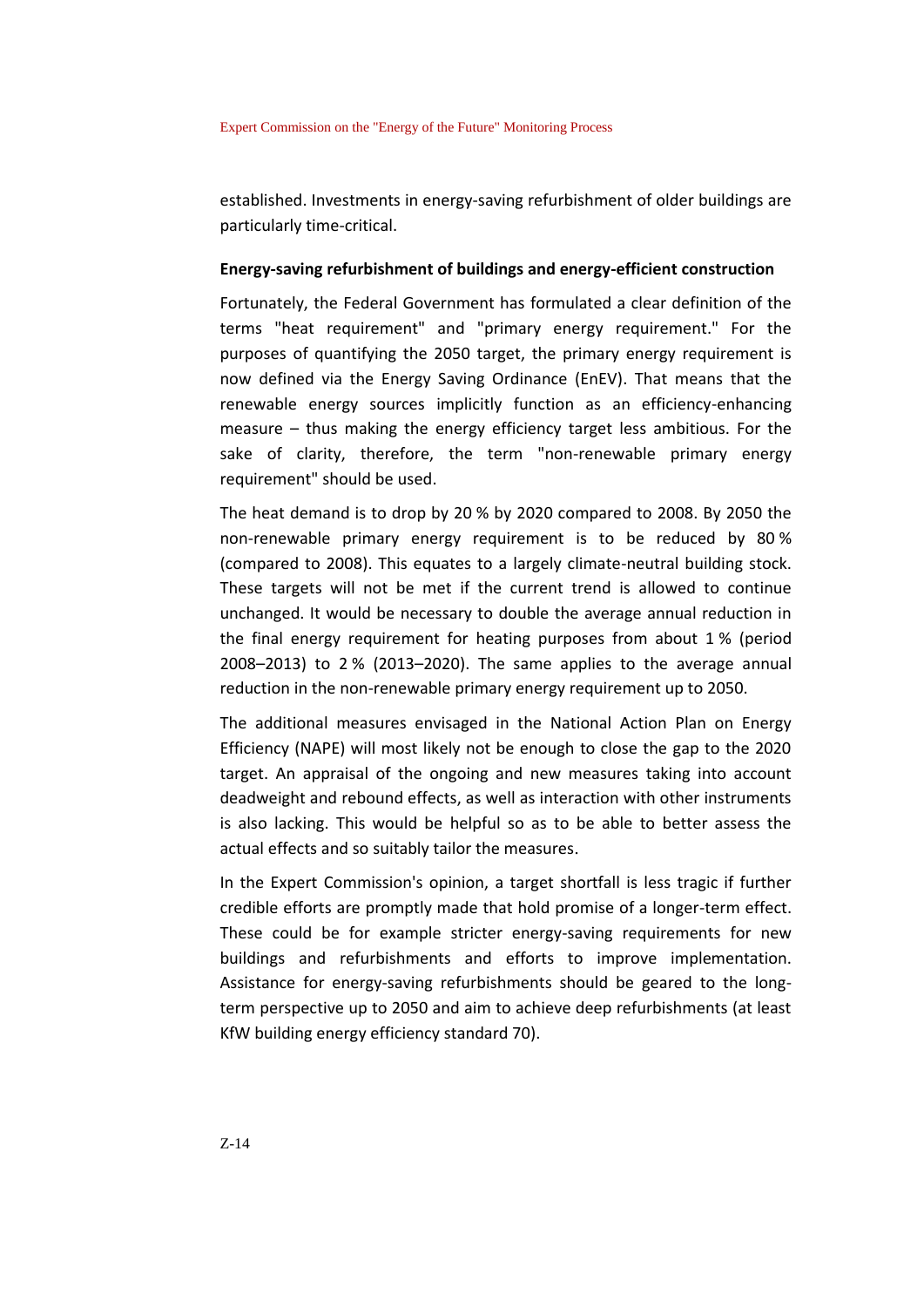#### **Transport**

The Federal Government has to admit that it reckons with a reduction of the energy consumption in the transport sector of 11 % only by 2030, which implies that the target for 2020 would be missed. The Climate Action Programme 2020 assumes (all going to plan) a reduction of around 10 mn t in transport-related  $CO<sub>2</sub>$  emissions by 2020; however, the associated measures are only rudimentarily outlined. Besides, that would be only around 6 % less CO<sup>2</sup> emissions than in the target baseline year 2005.

Forecasts for the development of transport-related energy consumption have been elaborated in the context of the academic support provided for the Ministry of Economic Affairs. The Government should heed the recommendations given there and in comparable studies (for instance in the Policy Scenarios VI).

In the opinion of the Expert Commission, the energy transition cannot succeed without a significant contribution from the transport sector, especially since this sector relies almost entirely on fossil fuels. This should have been reflected in the debate about the additional measures required.

#### **Renewable energy sources**

The Federal Government has set relative targets for the expansion of the renewable energy sources. Whether they can be achieved thus also depends on how the baseline parameters develop. If the energy efficiency targets of the Energy Concept are achieved, it can be assumed that all the expansion targets for the renewables can likewise be met. The increase in the supply of energy from renewable sources required for this is about 90 TWh compared to 2013, bringing it up to well on 400 TWh. An extrapolation of the current efficiency trend, however, suggests that a further 50 TWh will need to be mobilized, which makes achieving the target much more ambitious.

The instruments available are in principle suitable for this purpose but need to be better tailored to meet the requirements and focused more on achieving the targets. This applies to the expansion corridors provided for in the amended Renewable Energy Sources Act, to stabilizing the development of photovoltaics and the use of biomass, and to the successful design and implementation of the planned competitive tendering models.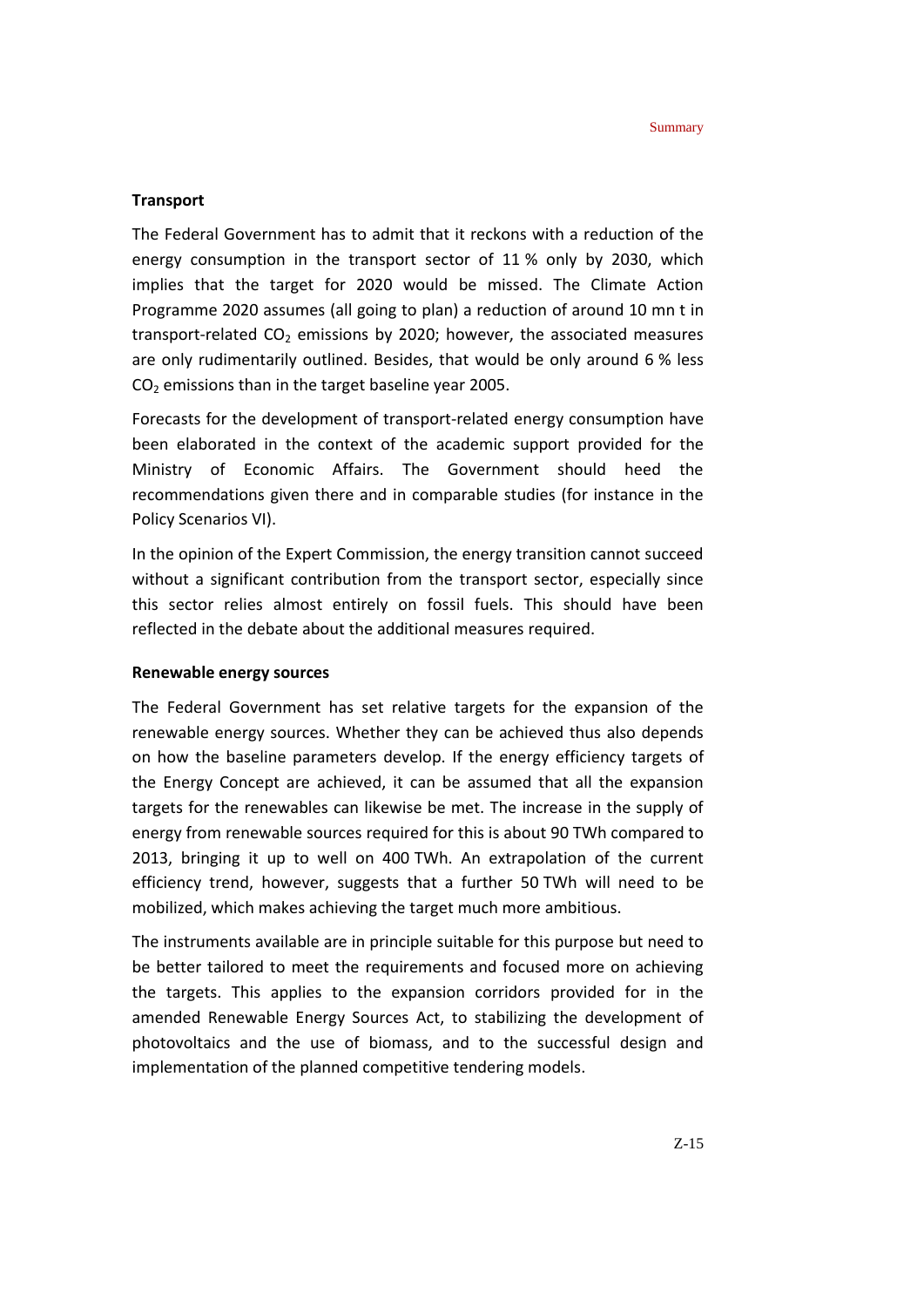In the electricity sector one of the major challenges to implementing the expansion corridor for onshore wind power is the intended enlargement of the installed capacity by 2,500 MW per year. More and more installations will be reaching the end of their technical service life and/or their subsidy period by 2020, when they will either be shut down or repowered. In order to still meet the expansion corridor the gross new capacity required by 2020 rises to over 4,000 MW per year. The challenge here is to generate the necessary market volume, which would need to be even higher than the capacity added in the strong year 2013 (2,997 MW) and sustain it over a long period. Though the 35 % target in the electricity sector still appears feasible within the formulated growth corridors, these mean that the expansion of the renewable energy sources in the electricity market will no longer be able to compensate for potential target shortfalls in other areas of the use of renewable energy, if the expansion corridors are consistently adhered to.

To meet the target in the heat market, growth of 3 % p.a. in the renewable energy volume will be required, which roughly corresponds to the trend in the last three years, if final energy consumption for heating without electricity is taken as the baseline. The Federal Government has adopted two key measures which are in principle expedient for achieving the target: in the field of new construction the Renewable Energy Sources Heat Act (EEWärmeG), which introduces an obligatory renewable energy quota for new residential and nonresidential buildings, and the market incentive program for renewable energy backfitting, which gives financial incentives for refurbishing existing buildings. Both of these instruments are accompanied by other measures such as subsidies for heat-and-power co-generation or further incentives for energysaving refurbishment of buildings. It should be noted, however, that the number of applications for assisted funding for small-scale units under the market incentive program for renewable energy refurbishment dropped by almost a quarter in the first three quarters of 2014. A check should therefore be performed to determine how the trend can be made sustainable again. In this context and in the light of currently comparatively low fuel oil prices, it may also be necessary to enhance public awareness and if necessary the attractiveness of the funding programmes. Likewise, attention should be paid to the trend in the supply of heat from renewable heat-and-power co-generation, because the recent amendment to the Renewable Energy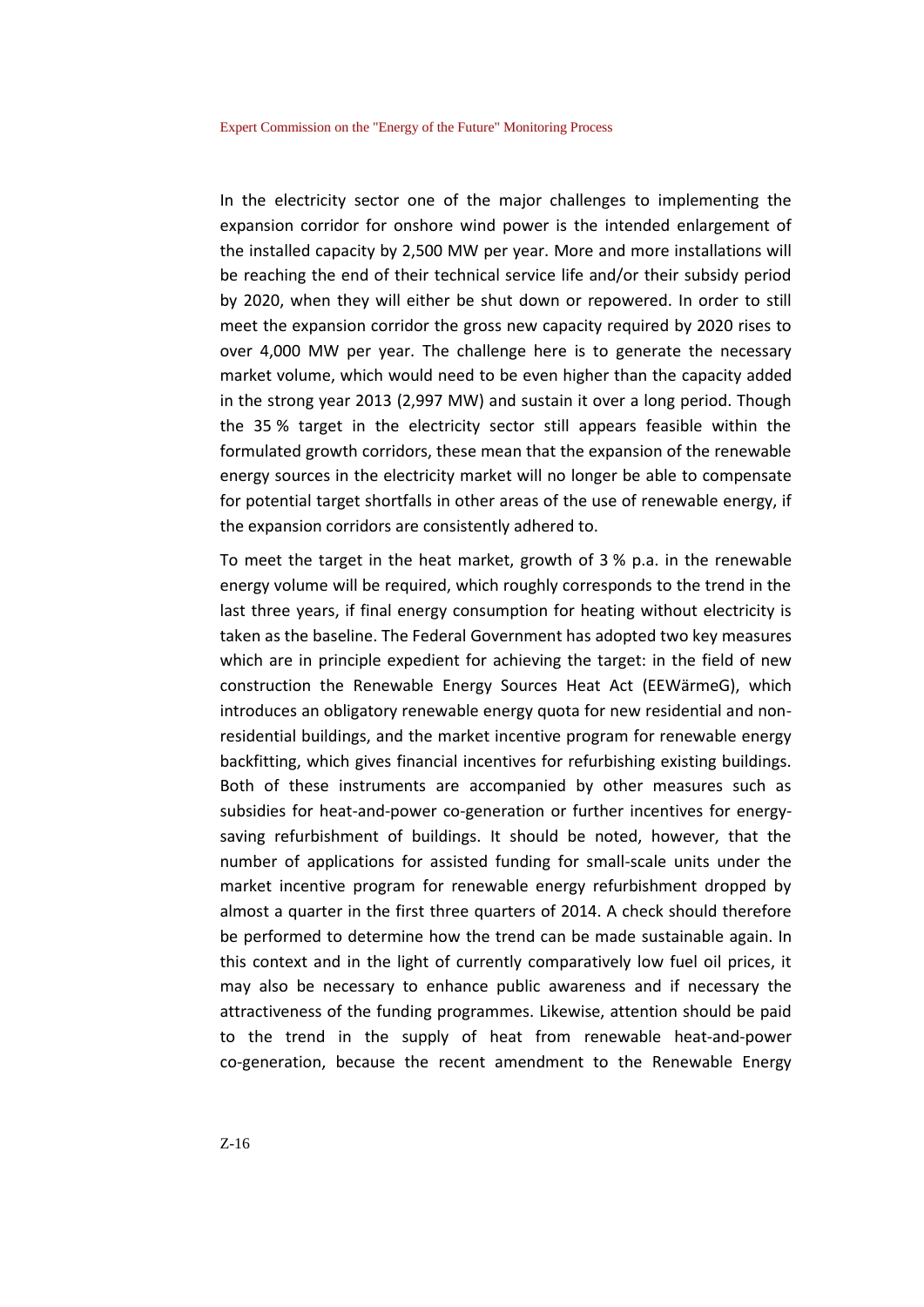Sources Act (EEG) corrected the expansion path for the electricity generation from biomass significantly downwards.

In the transport sector, the obligatory admixture of fuel from renewable sources in principle guarantees that a renewable share of 10 % will be achieved, even if this corresponds to approximately doubling the share. This makes it all the more important to maintain or refine the existing sanction mechanisms for failing to achieve targets.





With a view to the period beyond the year 2020, the Expert Commission recommends the Federal Government to detail as soon as possible how the proportion of renewable energy in gross final energy consumption is to be increased to 30 % in 2030 in line with the target set in the Energy Concept. For this purpose, it would be expedient to update the targets and strategies in those areas in which this has not yet been done, i.e. for renewable energy in the heat market and the transport sector.

In the electricity sector, it is foreseeable even today that in the field of onshore wind power as of the year 2021 the intended annual net growth of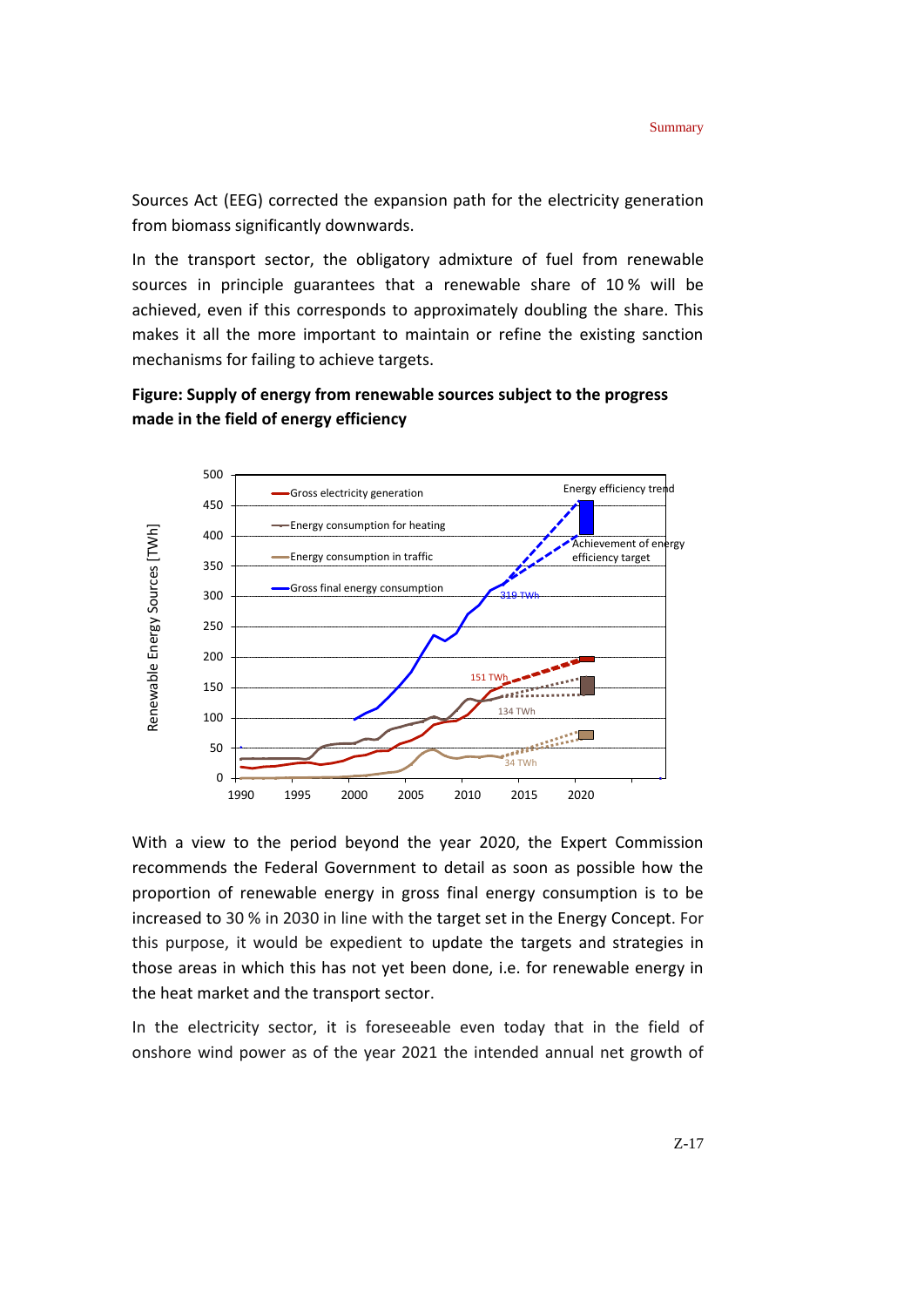2,500 MW can be achieved only by adding gross new capacity of 5,000 to 6,000 MW per year, which means sustainably doubling the market volume compared to 2013. This appears very ambitious and only viable against the background of propitious framework conditions. As regards the development of offshore wind power after 2020, the question remains open whether it will be possible to achieve the technical progress required to bring about the necessary cost-reducing effects and to acquire the requisite experience for establishing funding models to make the envisaged expansion to 15,000 MW by 2030 possible. Irrespective of the potential for technical development in the various engineering disciplines involved, further expansion depends crucially on the future terms of reference on the electricity market. Here the necessary prudence must be exercised and action taken with enough lead time to achieve the objective of a more cost-effective incentive system, to accelerate the transformation process in the electricity sector, and at the same time to push for the market integration of electricity from renewable sources. In this context, close intermeshing with the evolution of the electricity market design triggered with the Green Paper "An electricity market for the energy transition" is necessary.

Given restricted potential for the use of biofuels in the heating market, structural changes should be introduced in the near future. They should successively tap solar and geothermal resources, which today account for only a good ten percent of heating from renewable sources. The best way to do this is by significantly accelerating the expansion of the grid-bound heat supply, which, furthermore, provides additional leeway for the management of combined heat-and-power systems. Although this has been known for many years, no attempt has been made to create sustainable terms of reference. This also applies to organisational issues such as drawing up widearea and reliable heating and cooling plans by the local authorities to map the available heat sources and sinks as the basis for tapping district heating potentials, elaborating strategic refurbishment programs for the local building stock, etc. Besides, in view of the importance of renewable energy for a climate-neutral building stock, it will hardly be possible to sustain funding from the national budget in the long term. One option would be the nationwide inclusion of the building stock in the Renewable Energy Sources Heat Act (EEWärmeG).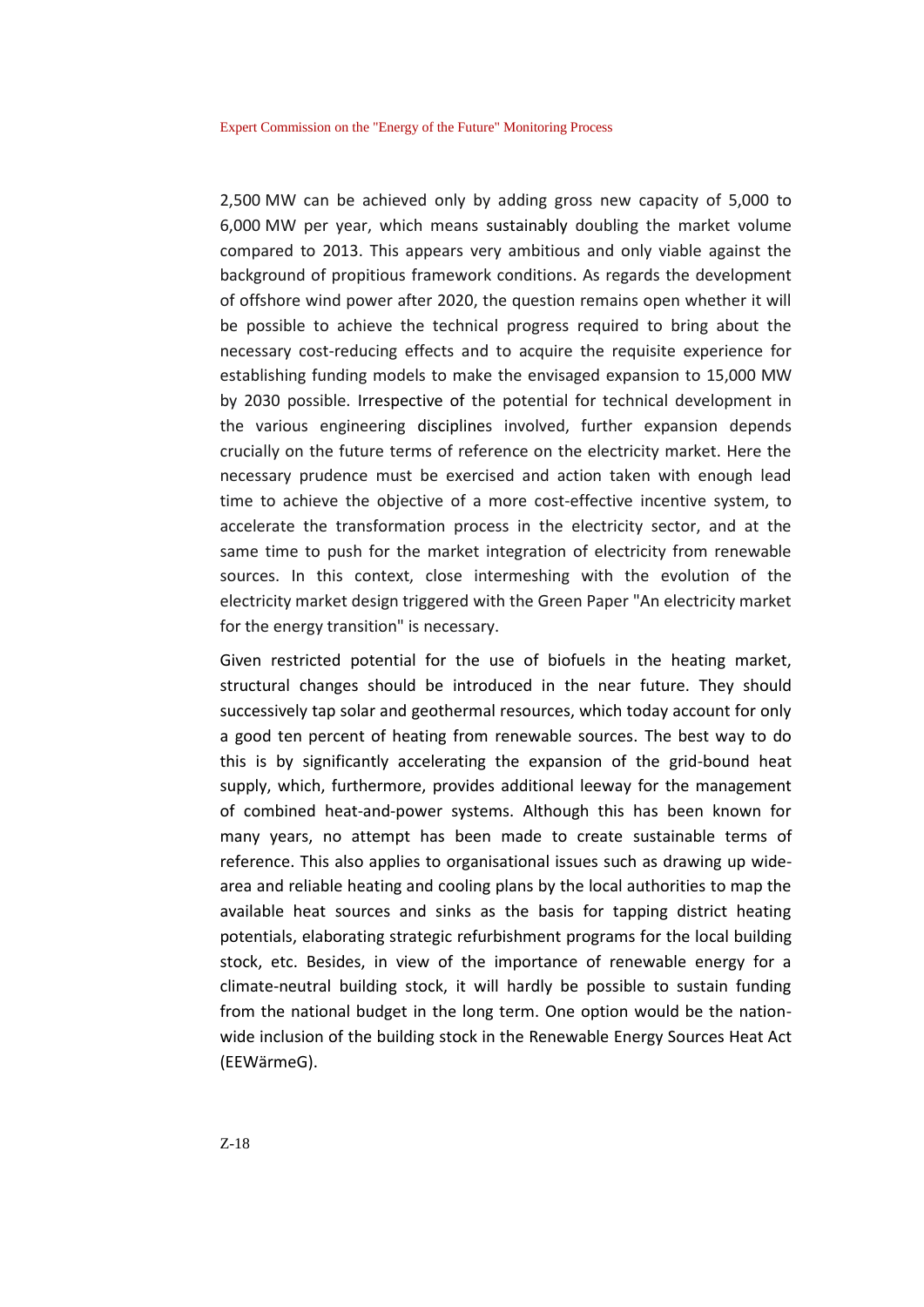As regards the transport sector, the Federal Government should swiftly revise its hitherto rather vague mobility and fuel strategy in the near future to bring it in line with traffic predictions and specify in much more concrete terms which milestones are to be achieved on the path to  $CO_2$ -neutral mobility by 2030. Apart from the goal of having 6 million electric vehicles on the road by 2030, there is neither any quantitative guidance given nor any distinction made between battery-powered vehicles and those running on fuel cells. In the context of renewable fuels, the aim should be to develop alternatives to the first-generation biofuels. Options include e.g. biomethane, biomass-toliquid fuels, and electricity-based fuels such as power-to-gas or power-toliquid. Here, the Federal Government is focusing mainly on research, development and demonstration, but a market introduction strategy is also needed to tap the considerable cost-reduction potential, which would best be possible via large-scale commercialisation. Various initiatives have developed conceptual approaches for this, which the Government should review.

#### **Power plants and grids**

The Expert Commission welcomes the fact that the 2014 Progress Report has taken up the recommendation it made last year of using the power balance at the time of the peak load for the year as a key criterion for assessing the security of the power supply system. This approach compares the generating capacity that can be assumed to be certain with the highest anticipated demand to be met in Germany. The electricity supply would be assured if the remaining capacity is positive (surplus). For the period from 2014 to 2016, the 2014 Progress Report estimates a surplus of more than 10 GW, but in several places it somewhat misleadingly speaks of over-capacities. The existing surplus together with the planned additions of new guaranteed capacity ought to be sufficient in the nation-wide balance for Germany to ensure that further nuclear power plants can be shut down as scheduled.

The various calculations arrive at different surpluses. Clearly, a methodological discussion is also needed. For instance the Progress Report rightly criticises that up to now the power balance has been drawn up from an exclusively national perspective, despite large-scale and predictably increasing exchanges of electricity with other countries. Thus, the proposal that the methodology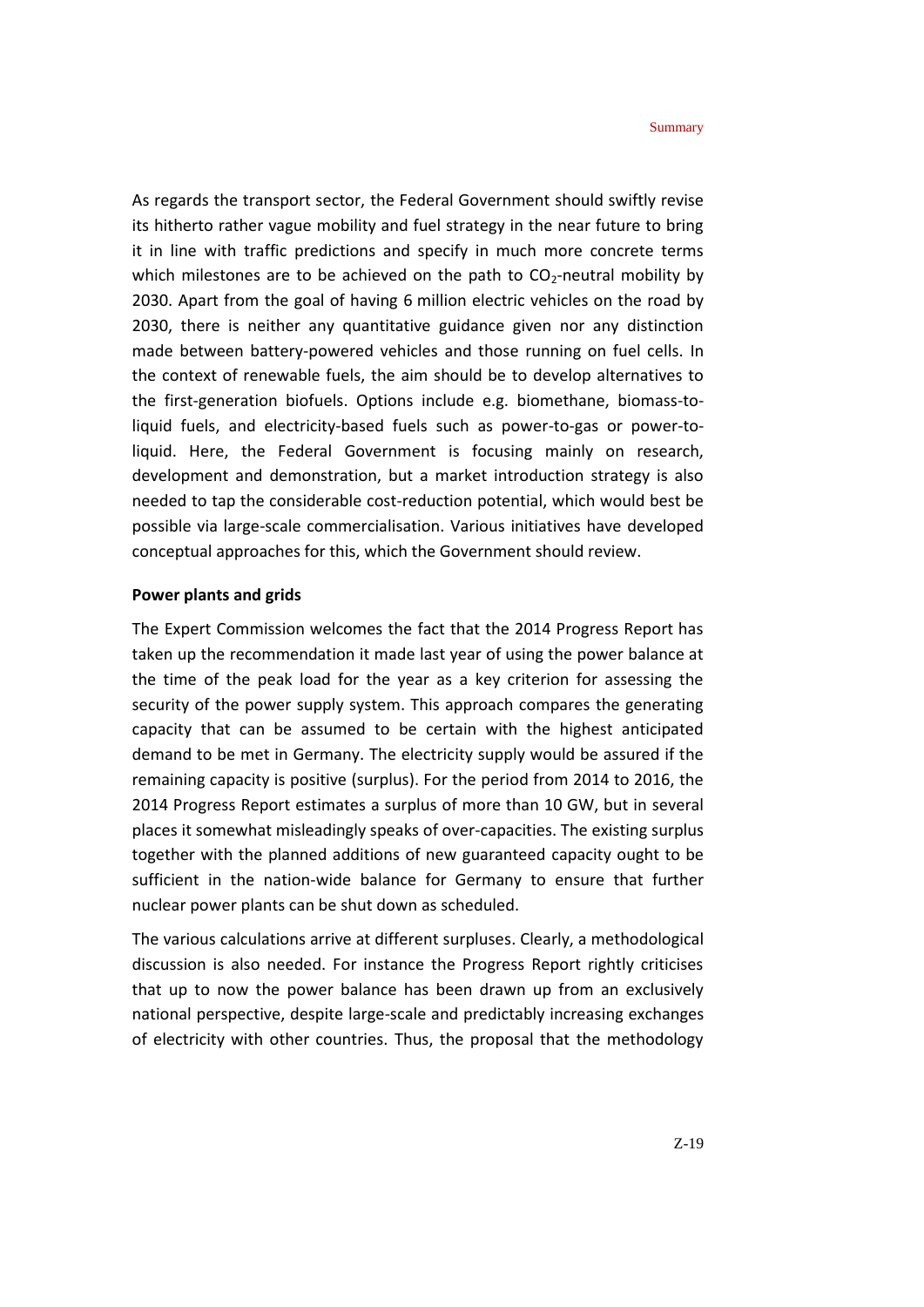Expert Commission on the "Energy of the Future" Monitoring Process

used to draw up the power balance should be revised to allow for international cooperation deserves support.

The statements made on power plants and grids in the 2014 Green Paper can likewise be considered an accurate analysis. Particularly noteworthy are the passages in Chapter 1 and Chapter 4 which point out that the balance responsible party/entity – and thus not the transmission system operators – are primarily responsible for the power supply. Accordingly, the legislator demands that the balance responsible party/entity balance their grids and provides for finely staggered sanctions if they fail to do so. This prescription naturally also marks out the course for deliberation on the further development of the electricity market.

The system operators also serve important functions in guaranteeing a reliable electricity supply by providing grid stabilization services. Situation-based competitive tendering for supplying control power as proposed in the 2014 Green Paper can make a contribution to avoiding critical supply situations such as those experienced in the spring of 2013.

Monitoring of power plants by the Federal Network Agency (BNetzA) has up to now found no evidence of capacity shortage for Germany as a whole. However, this does not hold true from a regional perspective. In southern Germany there is currently about 1.1 GW of new generating capacity under construction, whereas a total of 6.8 GW of generating capacity is scheduled for shutdown by the end of 2017. Of this figure, power plants with a total capacity of 3.9 GW have notified the intention to close down permanently, of which in turn 1 GW has been classified as vital to the system and thus belongs to the strategic power plant reserve.

It is widely known that the existing power transmission capacities are not enough to make up the supply shortage that these shutdowns will leave. Although annual investment by the transmission system operators has trebled since 2011, at the present pace of expansion many of the 23 projects launched under the Power Grid Expansion Act (EnLAG) are unlikely to be completed before the end of the decade, not to mention the planned direct-current transmission lines between northern and southern Germany, which are facing substantial political opposition. As a result, the transmission grid operators are increasingly forced to resort to redispatch interventions. As the Green Paper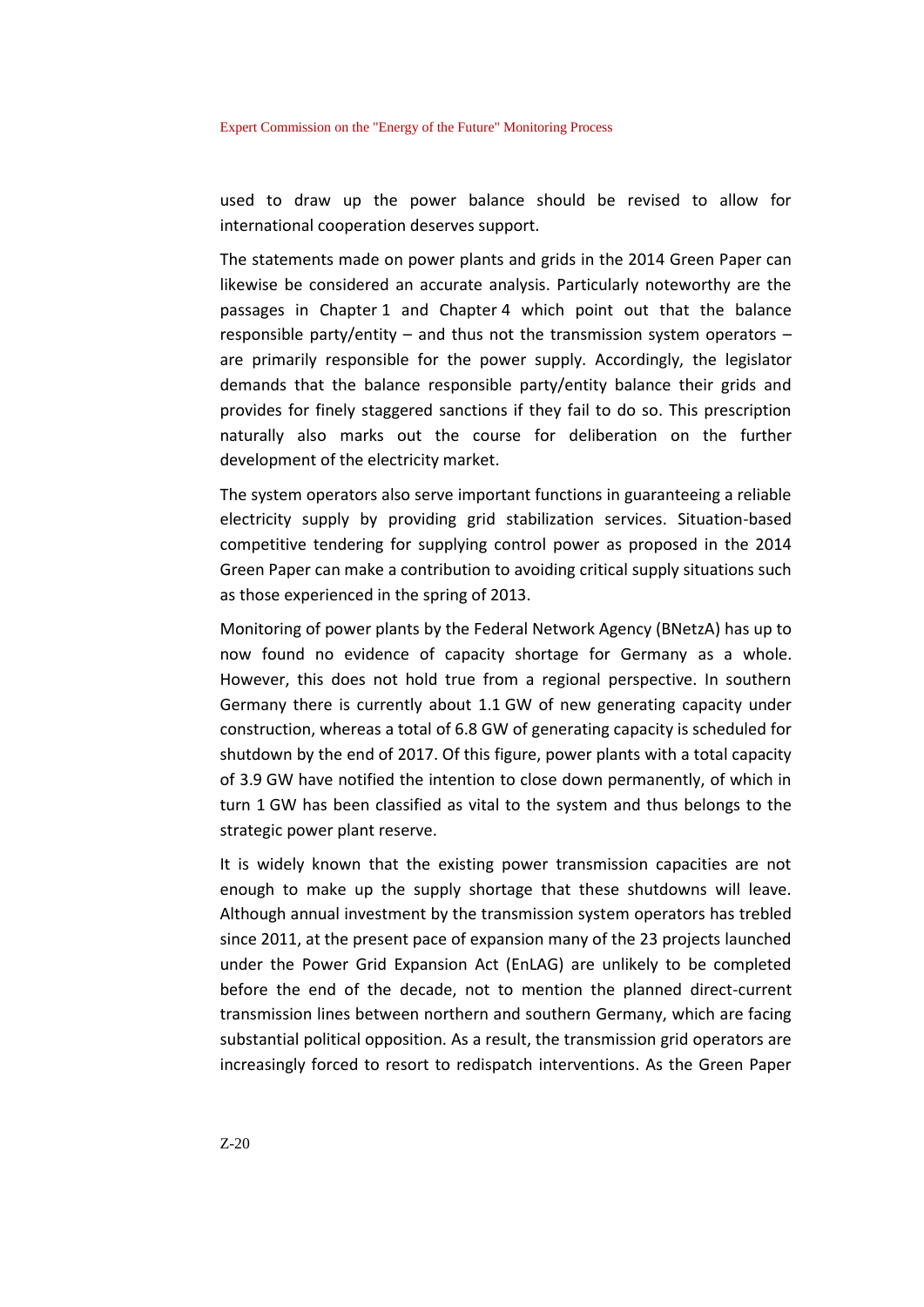accurately states, this situation is not viable in the long term, and unless significant progress is made in extending and expanding the grid, the power trading area would have to be divided up (market splitting).

In that case the normally unified German price zone would, in the event of a grid bottleneck, break down into several price zones, currently presumably into a northern and a southern zone. Assuming that there is an adequate supply in the northern zone but not enough electricity can be generated in the southern zone, different price levels in each of the two zones would restore the balance between supply and demand in the short term. In this situation, wholesale trading prices would tend to be higher in the southern zone than in the northern zone. In the medium term, the associated expectations on the part of the market players would trigger investment in power plants in the southern zone, whereas investment in the northern zone would be curbed. Relocation of electricity-intensive industrial processes to the northern zone could also not be ruled out. Unlike redispatching, market splitting would allocate the cost of inadequate transmission capacities directly to the region responsible for the shortage. All in all, market splitting would eliminate the problem of inadequate transmission grids in the course of time. This is not possible by means of redispatching.

If the current backlog in the expansion of the grid cannot be overcome, in the extreme case a scenario could arise in which nuclear power plants in southern Germany are assigned to the strategic grid reserve, even if that contradicts the current legal situation. The Expert Commission is of the opinion that this scenario must be prevented by all means, because the phase-out of nuclear power is one of the two superordinate objectives of the energy transition, and these should on no account be jeopardized.

#### **Energy research and innovation**

Successful implementation of the energy transition harbours opportunities for modernizing Germany's national economy. This stems from the fact that innovation in the fields of environment and energy is eminently compatible with Germany's traditional output and competition profile and thus builds on a broad foundation. More innovation ought not only to strengthen the domestic economy but also to spill over to the global economy. There are numerous examples of the energy transition having triggered innovation with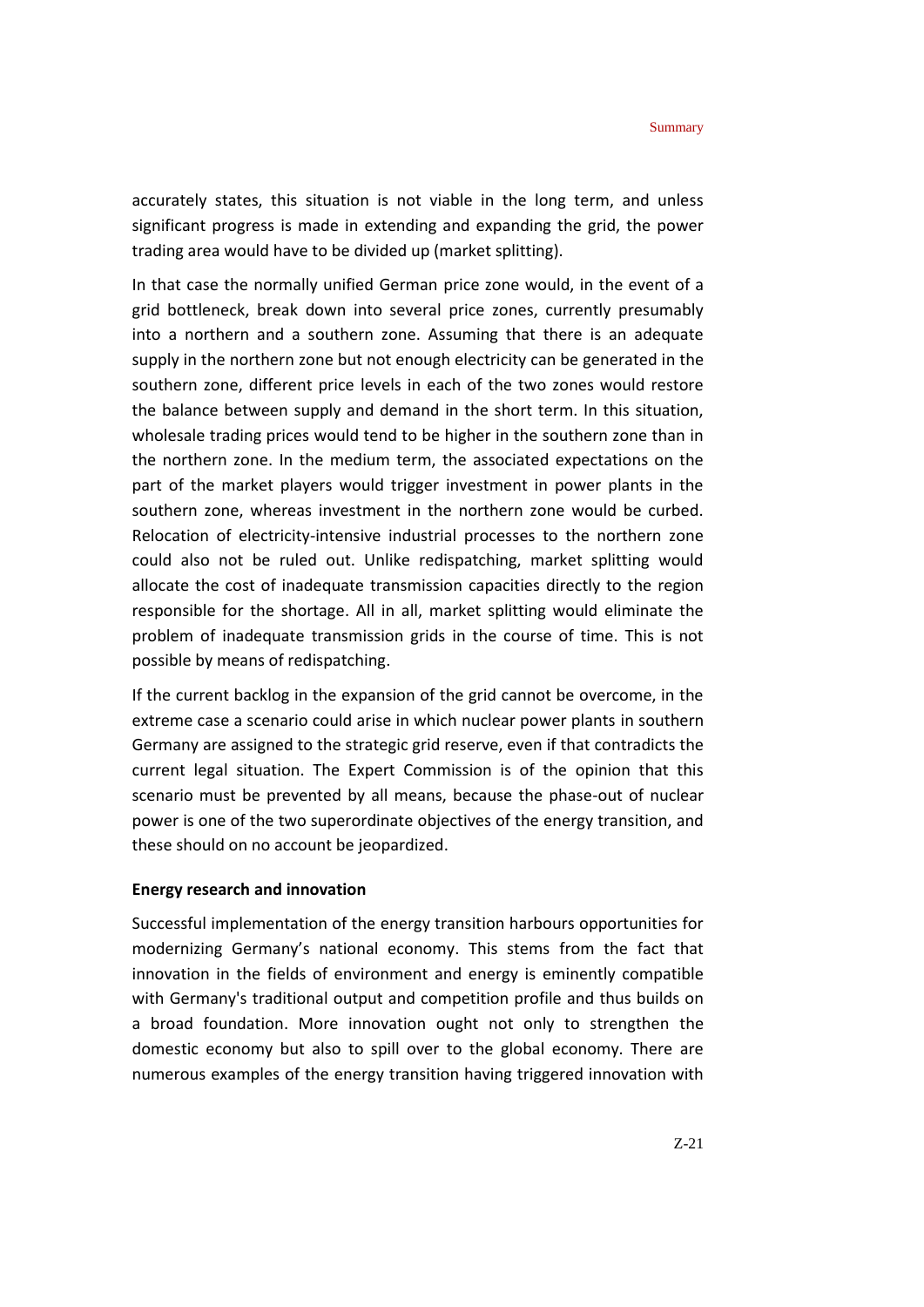beneficial effects, though some very heterogeneous transmission mechanisms can be observed. This makes it difficult to generalize.

The Expert Commission has already attempted in previous reports to compile a bundle of indicators to describe the innovation impetus associated with the energy transition. Besides government expenditure on R&D and the share of private equity going into energy innovations, the proposed indicators include the proportion of energy efficiency patents and the percentage of patents on renewable energy forms among all German patents. The 2014 Progress Report follows this proposal in substantial parts. It also highlights the downsides of this approach. For instance, private R&D expenditure on energy innovations is missing due to the lack of a sound statistical data foundation.

An international comparison of government funding for R&D per capita specifically on energy technologies reveals that Germany is only mid-field in terms of spending on research (see Figure). The questions as to whether, on what scale and in which direction spending on energy research should be increased do not permit any general answer, as the precise baseline point and the stage in the innovation process at which government spending sets in are important for its efficient use. However, comparative empirical estimates of the scale of research that would be desirable from the macroeconomic perspective are lacking.



**Figure: Government spending on R&D in euros per capita in 2012**

Since R&D expenditure, patents and venture capital alone are not enough to accurately gauge the macroeconomic opportunities associated with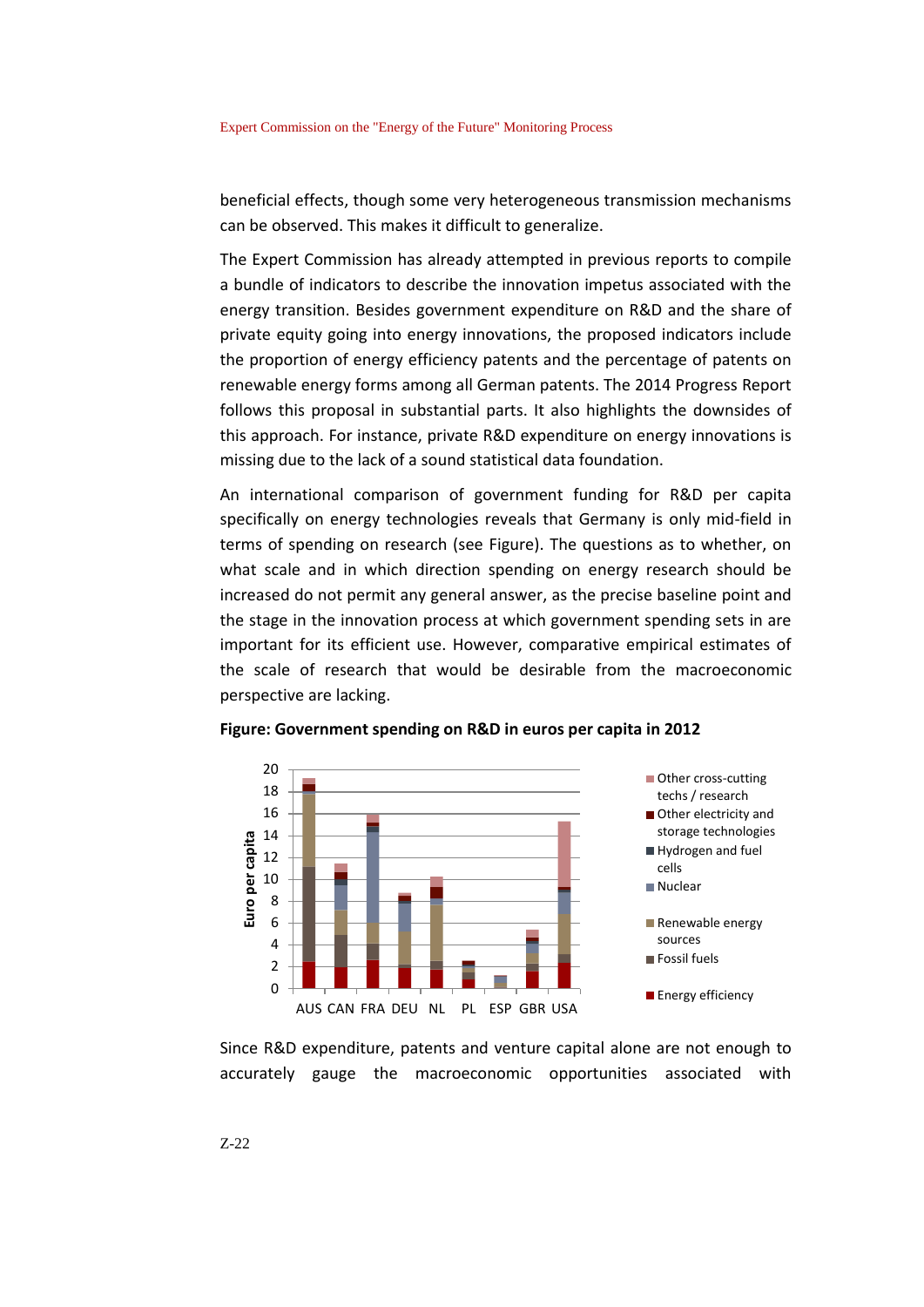innovation, the Expert Commission suggests extending the bundle of quantitative indicators by adding diffusion indicators. A core aspect here is the cost reductions in individual technologies associated with "learning-by-doing". By way of example, the related aggregate technology-specific cost advantages can be contrasted with the technology-specific annual expenditure  $-$  in the case of renewable technologies for instance the annual difference costs.

A rule-of-thumb estimate suggests that, without the investment made in PV in Germany and the learning effects it has triggered, the average global investment cost today would not yet have dropped below 2,000 euros per kilowatt of installed capacity. If it is assumed that the installed PV capacity in the rest of the world would have achieved its present-day level of 70 GW (2012) even if no additional PV capacity had been installed in Germany, the specific PV investment cost would be about 30 % higher than the current figure. Without the learning effect triggered by the Renewable Energy Sources Act (EEG), investment in PV abroad in 2012 would have required a 40 bn euros higher funding volume. This learning effect exceeds the amounts paid by German electricity consumers under the EEG funding scheme in 2012 more than 5-fold. The Expert Commission considers this learning effect a suitable indicator for characterizing the innovation-driven benefits of the growth of PV.

#### **Energy prices and the cost of energy**

The Expert Commission remains convinced that aggregate final consumer spending on energy is a good indicator of general affordability. It also makes it possible to observe the individual components of spending and how they change over time. As a result of the rise in grid charges and the costs driven by the Renewable Energy Sources Act, final consumer spending has increased significantly, a development that has not been fully compensated by falling wholesale prices for electric power. As a result, aggregate final consumer spending on electricity as the indicator proposed by the Expert Commission has risen from 2.5 % in 2012 to 2.6 % of gross domestic product in 2013.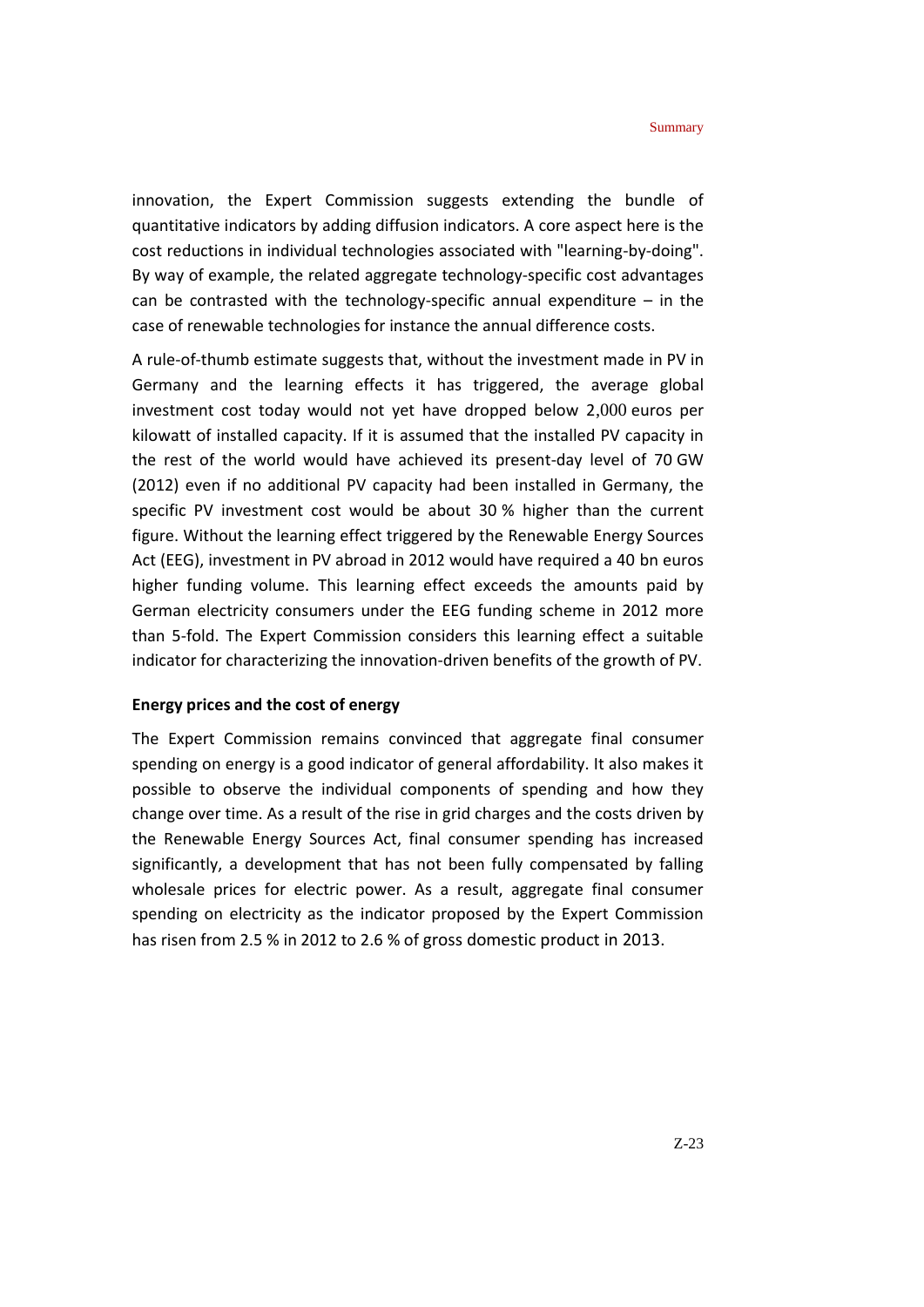|                                          | 2010       | 2011 | 2012 | 2013 |  |
|------------------------------------------|------------|------|------|------|--|
|                                          | [bn euros] |      |      |      |  |
| <b>Total spending [1]</b>                | 60.9       | 63.6 | 64.3 | 70.4 |  |
| <b>Government-induced elements</b>       | 17.2       | 23.0 | 23.3 | 30.0 |  |
| of which                                 |            |      |      |      |  |
| Electricity consumption taxes [2]        | 6.4        | 7.2  | 7.0  | 7.0  |  |
| Licence fees [3]                         | 2.1        | 2.2  | 2.1  | 2.1  |  |
| EEG surcharge (difference costs) [4]     | 8.3        | 13.4 | 14.0 | 19.8 |  |
| Co-generation surcharge (KWK-G) [5]      | 0.4        | 0.2  | 0.3  | 0.4  |  |
| Offshore surcharge (§ 17F ENWG) [6]      |            |      |      | 0.8  |  |
| Government-regulated elements            | 16.9       | 17.6 | 19.0 | 21.2 |  |
| of which                                 |            |      |      |      |  |
| Transmission grid charges [7]            | 2.2        | 2.2  | 2.6  | 3.0  |  |
| Distribution grid charges [8]            | 14.7       | 15.4 | 16.4 | 18.2 |  |
| <b>Market- driven elements</b>           | 26.8       | 23.1 | 22.0 | 19.2 |  |
| of which                                 |            |      |      |      |  |
| Market value of renewable electricity[9] | 3.5        | 4.4  | 4.8  | 4.2  |  |
| Generation and marketing [10]            | 23.3       | 18.6 | 17.2 | 15.0 |  |

**Table: Structure of final consumer spending on electricity**

In addition to general affordability, differences in the energy prices paid by the various consumers must also be noted. The reasons for these include, among others, exceptions granted under the terms of the Special Compensation Arrangement (BesAR) under the Renewable Energy Sources Act. Furthermore, the preferential treatment given to power from renewable sources enables these to benefit from a merit-order effect. As a result of Germany's integration into the European internal market for electricity, this merit-order effect presumably applies in other European countries, too. In its previous Statements, the Expert Commission had already suggested that businesses should participate in the cost of renewable energy at least in the amount of the merit-order effect. If the merit-order effect spills over to other European markets, the contribution of the companies thereby relieved would need to be reduced by the amount of the merit-order effect abroad.

A mere comparison of energy prices is not sufficient. A company's actual energy cost also needs to be taken into account. The 2014 Progress Report identifies this in terms of the share of the energy cost in the gross value added for the sector in question. The Expert Commission recommends building on this approach and also comparing the "energy unit cost" indicator at the international level. This shows that the cost of energy in the manufacturing industry in Germany as a whole is still moderate compared to other countries. The time history of the energy unit cost in manufacturing is similar in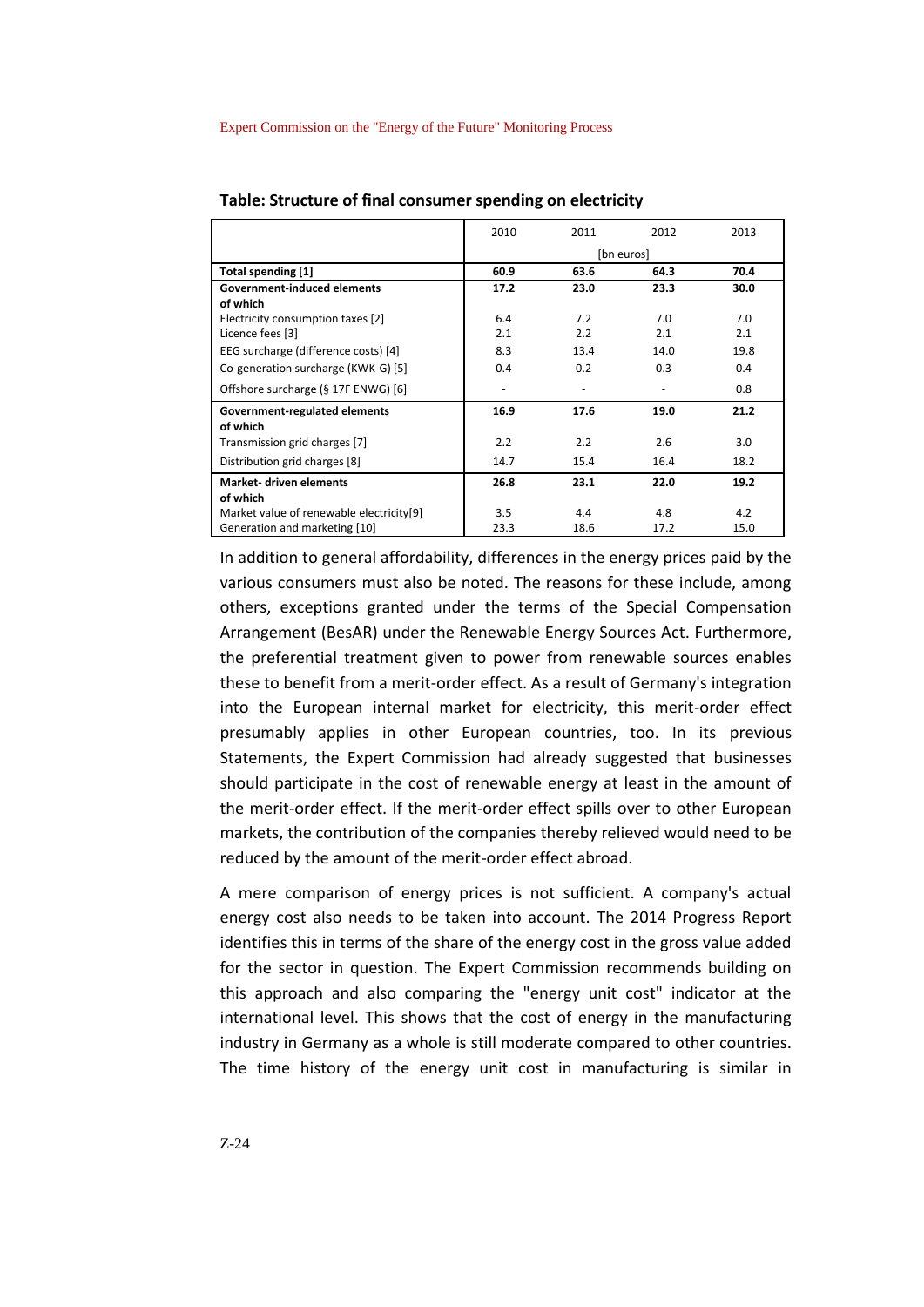magnitude to those in the USA and the UK and is below the average for the European Union (EU 27). What is more, a downward trend can be seen as of 2008, by contrast with the slightly rising trend in the European average. The gap between the EU and Germany is widening accordingly (see Figure).

The various sectors within manufacturing industry are very heterogeneous. Thus the statement that the unit cost of energy is moderate in an international comparison does not apply in all sectors and especially not within some sectors, so that a more detailed examination is recommended. To be able to draw conclusions as to the competitiveness of businesses, further factors need to be taken into consideration additionally to energy cost. These include differences in national regulatory frameworks and classical location factors, such as the (business) tax system, wage levels and the quality of the workforce on the local labour market.



#### **Figure: Energy unit cost in manufacturing industry**

Another decisive factor is the level of competition, above all how easy it is to access the local market. This is because a rising cost of energy will have little impact on (industrial) competitiveness if the increase can be passed on to consumers in the long term. It is difficult to ascertain this and thus to evaluate the effects of cost increases by describing and comparing energy costs alone.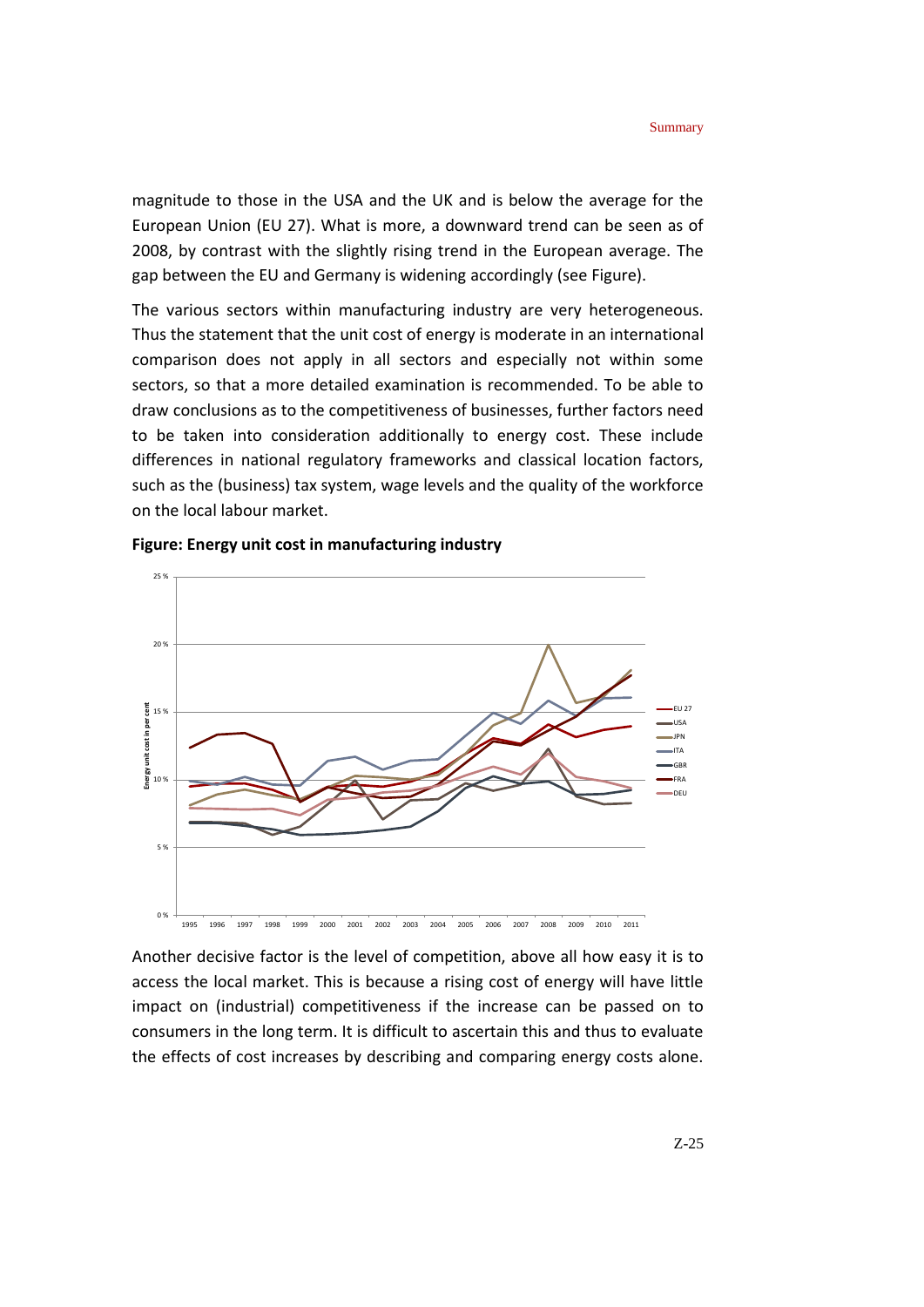Thus, in addition to purely fact-based monitoring, more in-depth analyses are needed to obtain a more comprehensive picture of the cost of energy (cf. the discussion on the merit-order effect), distinguish it by sectors, trace its time history and make international comparisons.

#### **Macroeconomic effects**

The macroeconomic effects identified in the 2014 Progress Report are, in the opinion of the Expert Commission, somewhat marginal. However, this is due to the fact that the Progress Report examines the macroeconomic effects of the energy transition only starting with the year 2010. Although the energy transition was formally declared only in 2010 (the Energy Concept) and 2011 (phase-out of nuclear power), the public at large associates the investment and cost effects triggered as of the year 2000 (introduction of the Renewable Energy Sources Act) with the transformation of the electricity supply system. A macroeconomic analysis of the energy transition should therefore start with the year 2000. The counterfactual scenario "no energy transition" would then be based on the assumption that the share of renewable energy had not increased on the primary-energy side nor on the electricity side since 2000.

The Expert Commission focuses its reflections on the macroeconomic impact of the energy transition on the electricity sector, because this is where the most significant effects to date can be assumed to lie. If the guaranteed feedin payments for electricity from renewable sources are maintained as promised under the various amendments of the Renewable Energy Sources Act (EEG), all units installed to date under the terms of the EEG will be entitled for a more or less long period to minimum payments to a cumulative amount of around 250 bn euros. Assuming that the investments made in renewable energy in recent years have not crowded out private consumption nor private investment, they can be seen as additional domestic demand with positive effects on growth and employment (equivalent in macroeconomic terms to deficit spending). The increase in Germany's international trade surpluses in recent years may also be attributable at least in part to the energy transition (e.g. substitution of energy imports through domestic value creation) and must not only be a result of other competitive advantages (wage restraint, relative weakness of the euro compared to other currencies, etc.).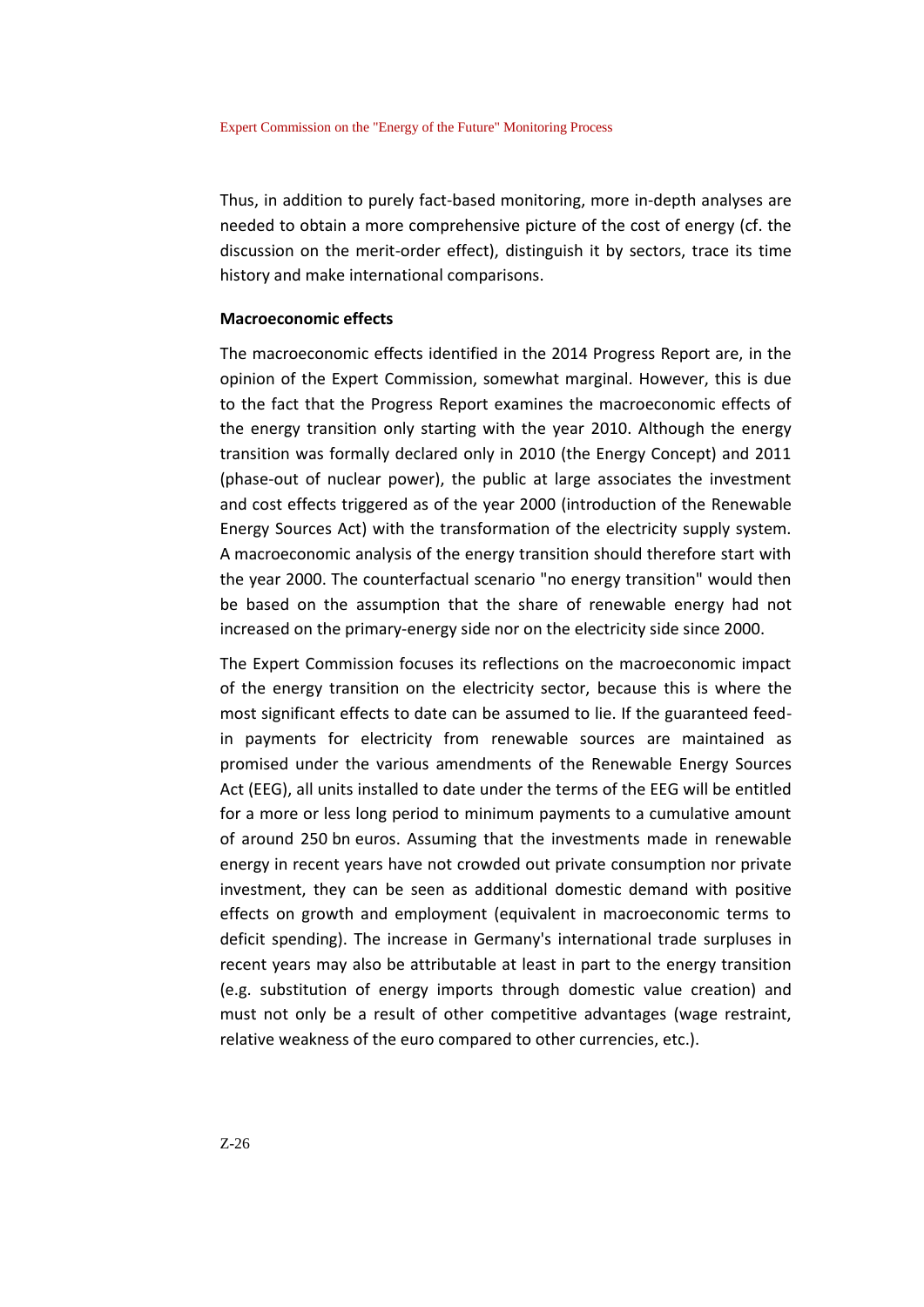In the years to come, however, the positive growth effects of the Renewable Energy Sources Act (EEG) are likely to disappear or even go into reverse. This is due, among other factors, to declining specific expenditure on less highly subsidized renewable energy installations accompanied by further annual increases in the EEG surcharge. The more the EEG surcharge exceeds annual investment in new EEG-funded installations, the more the macroeconomic deficit associated with the Renewable Energy Sources Act will be reduced and thus macroeconomic demand will contract. There are therefore plausible reasons for assuming that the hitherto positive growth and employment effects of the energy transition may be reversed in the coming years – unless new programmes funded via additional macroeconomic debt, for instance to enhance energy efficiency or to build up a storage infrastructure, are able to turn this negative trend around again.

#### **Societal effects of the energy transition**

The societal effects of the energy transition are crucial to its success or failure. The following comments are limited to questions of societal acceptance. There are also diverse distribution effects that are highly important and should therefore be dealt with in more detail in the future. For example, last year's Statement discussed the problem of energy poverty.

It would be short-sighted to understand public acceptance only in the sense of a positive assessment by citizens and the absence of opposition to energy transition projects. The Expert Commission recommends defining the concept of public acceptance in the context of the energy transition more precisely and then re-assessing the situation accordingly.

In the 2014 Progress Report the Federal Government presents a selective list of survey results that suggest a generally high level of approval for the energy transition – albeit with a downward trend. More than two thirds of the public still speak out in favour of the energy transition, even if – as they see it – they are currently bearing the major part of the burden themselves. On the other hand, many opinion polls also show dissatisfaction with how the energy transition is being implemented.